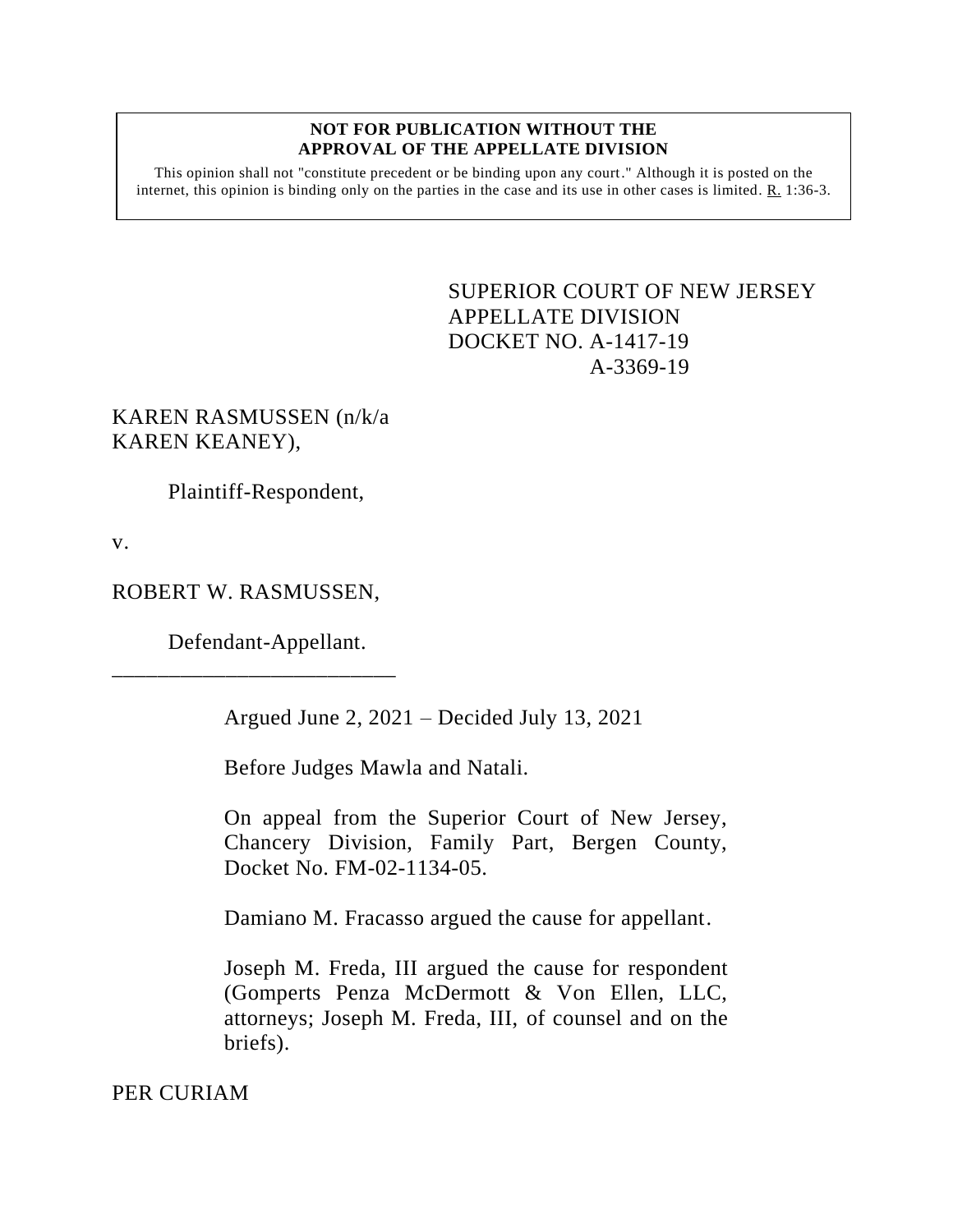In these appeals, which we consider back-to-back and have consolidated for the purpose of writing a single opinion, defendant Robert Rasmussen challenges November 14, 2019 and March 16, 2020 Family Part orders that required him to reimburse plaintiff Karen Rasmussen for tuition costs and medical expenses for their children. After considering the parties' contentions in the context of the record and the applicable legal principles, we vacate the court's November 14, 2019 order to the extent it required defendant to reimburse plaintiff for his daughter's fall 2019 college expenses, and remand for further factual findings. We affirm all remaining and challenged portions of the November 14, 2019 order. We also vacate the court's March 16, 2020 order because it was entered in violation of the United States Bankruptcy Code's automatic stay provision.

### I.

To provide context for our decisions, we provide an extended discussion of the procedural history and facts derived from the record. Plaintiff and defendant, after a marriage of approximately nine years, divorced on August 29, 2005, pursuant to a final judgment of divorce, which incorporated their written property settlement agreement (PSA). During the course of their marriage, the parties had a daughter and son. In the PSA, defendant acknowledged he had not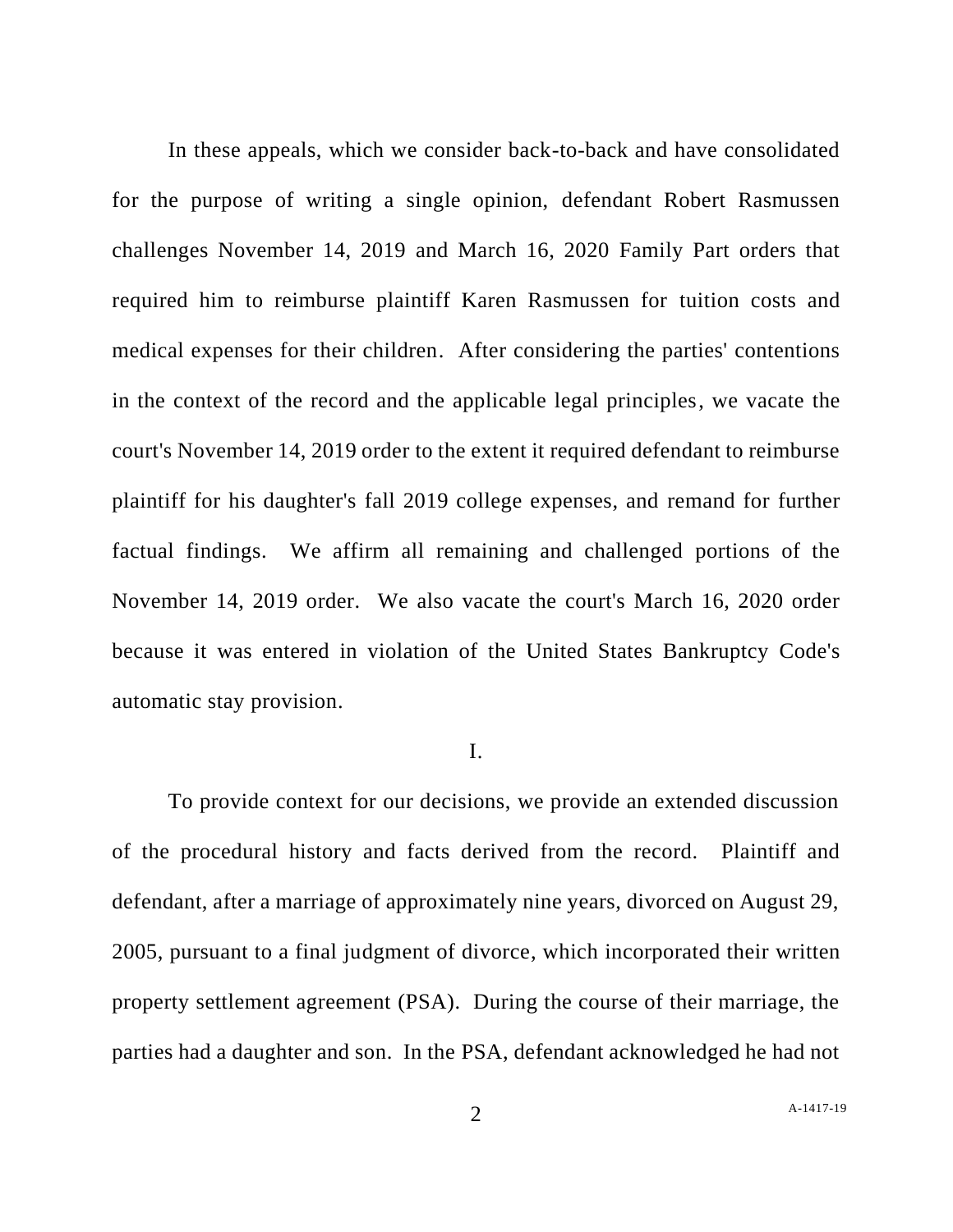seen the children for several months and "voluntarily relinquished his parenting time rights."

Plaintiff and defendant agreed that they considered the PSA's terms "fair, reasonable[,] and satisfactory," and their "obligation to support [their c]hildren shall remain until [their] respective emancipation." Emancipation was defined as "the facts in existence at the time one of the parents allege a child to be emancipated."

The parties also agreed to "equally share" the children's medical expenses not covered by insurance and "to contribute to the college/trade school/postsecondary education expenses of the [c]hildren." The PSA did not explicitly address the parties' involvement in the children's college decision-making process.

Plaintiff subsequently moved for sole legal and residential custody of the children, which the court granted in a May 28, 2010 order. On April 27, 2011, the parties entered a consent order reducing defendant's child support obligations because he filed a Chapter 13 bankruptcy petition. See 11 U.S.C. § 301. In that order, plaintiff and defendant agreed that defendant would remain responsible for thirty percent of the children's medical expenses and that all prior orders remained "in full force and effect" unless specifically modified.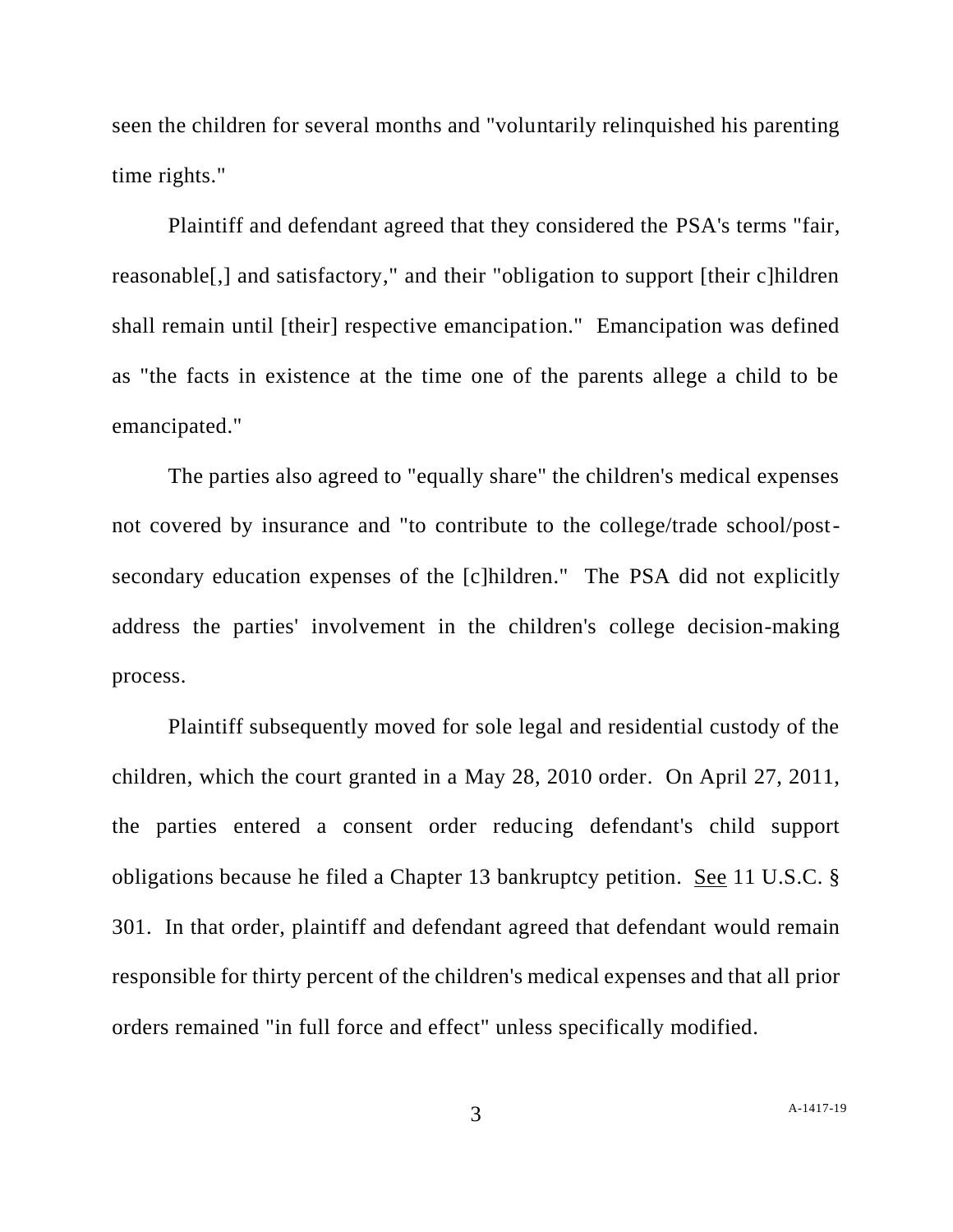After the parties' daughter turned nineteen-years-old, the court issued an October 10, 2018 administrative order terminating defendant's obligations to pay child support pursuant to N.J.S.A. 2A:17-56.67(a). The following month, plaintiff filed a motion seeking, among other relief, to vacate the October 10, 2018 order because the parties' daughter was a registered full-time college student, which plaintiff supported with a letter from the registrar of their daughter's college. Plaintiff also sought to enforce defendant's obligations under the previous orders to contribute towards the health and education expenses of the children, and for counsel fees.

On February 22, 2019, the court ordered defendant "for the reasons expressed on the record,"<sup>1</sup> to reimburse plaintiff for thirty percent of the children's medical expenses pursuant to the April 27, 2011 consent order. In addition, the court ordered plaintiff to send defendant copies of all unreimbursed medical expenses within two weeks of her receipt.

The court also un-emancipated the parties' daughter until her twenty-third birthday and ordered, as a college student, she had an "affirmative obligation to

<sup>&</sup>lt;sup>1</sup> We have not been provided with the court's written or oral statement of reasons supporting the February 22, 2019 order.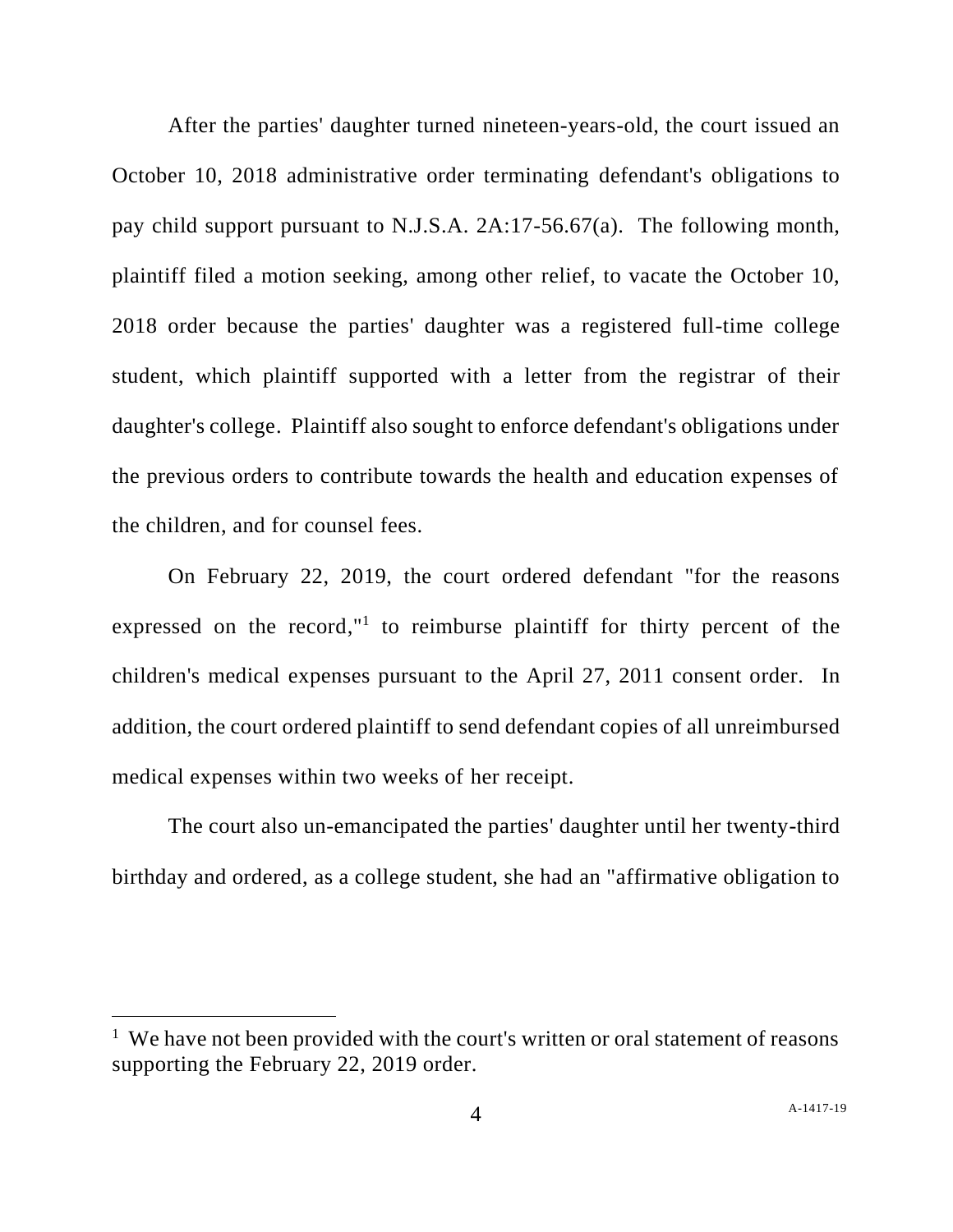complete and sign a FERPA form, $[2]$  giving [defendant] access to her grades, class schedule, . . . and financial aid information every semester that she is in college, in order to have [d]efendant . . . contribute towards her college costs." The court ordered again, "by consent," that defendant's proportionate share of his daughter's education expenses was thirty percent. In a separate March 29, 2019 order, the court denied plaintiff's request for counsel fees.

On September 10, 2019, defendant filed a motion "enforcing . . . [his] [r]ights as a [l]itigant," and seeking to vacate the court's February 22, 2019 order to the extent it obligated him to reimburse any of his daughter's college expenses. He specifically sought to determine "the amount of unreimbursed medical expenses, if any, the [p]laintiff is entitled to . . . based on [her] failure to substantially comply" with the February 22, 2019 order. Finally, he requested the court enter an order emancipating his daughter and awarding him counsel fees.

<sup>&</sup>lt;sup>2</sup> FERPA refers to the Family Educational Rights and Privacy Act, 20 U.S.C. § 1232g, which we have noted "prohibit[s] the federal funding of educational institutions that have a policy or practice of releasing education records to unauthorized persons." L.R. v. Camden City Pub. Sch. Dist., 452 N.J. Super. 56, 75 (App. Div. 2017) (alteration in original) (quoting Gonzaga Univ. v. Doe, 536 U.S. 273, 276 (2002)).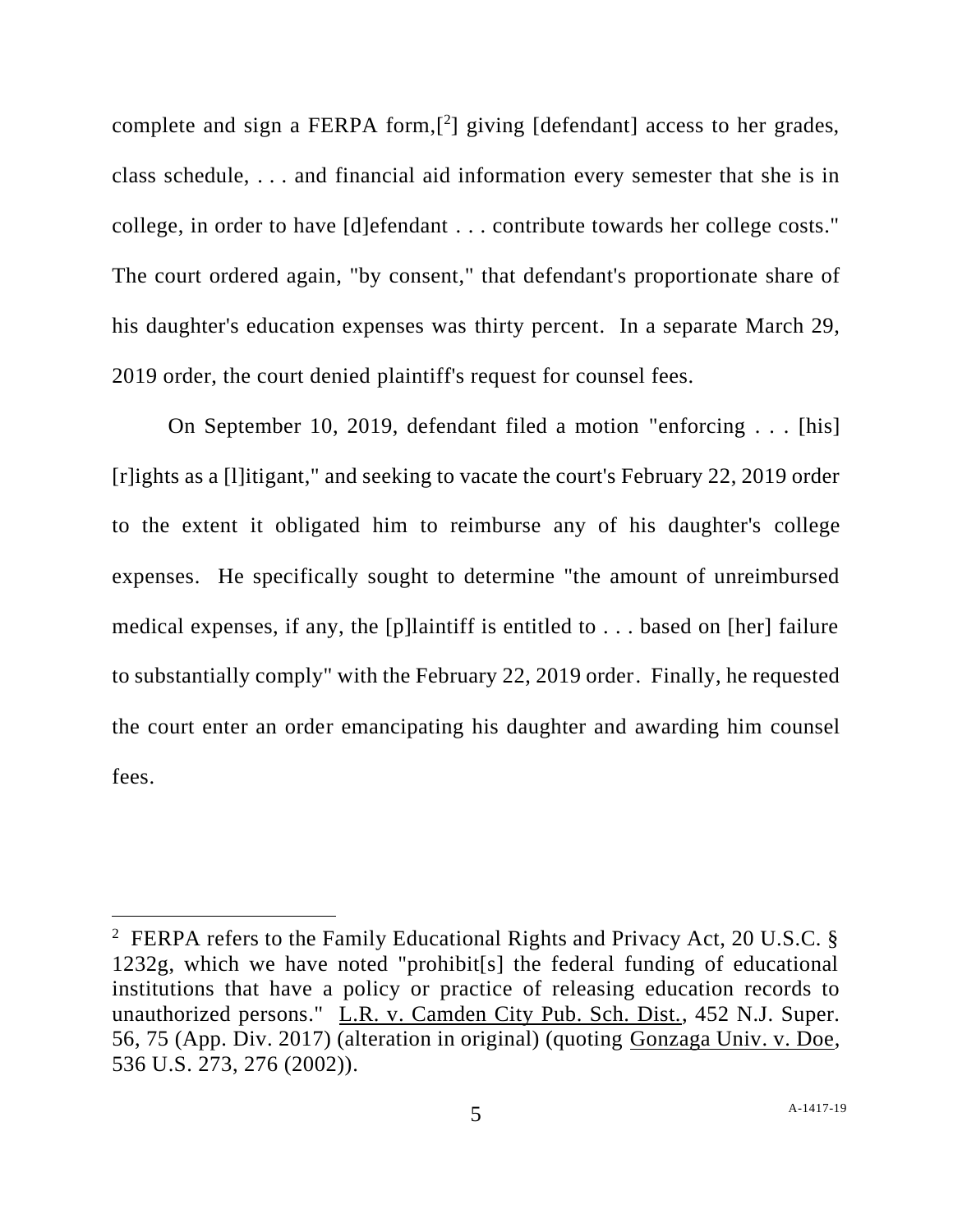In his supporting certification, defendant asserted neither plaintiff nor his daughter provided him with the FERPA form granting him access to her college information. He stated plaintiff "wrote to [his] wife that [their daughter] was not attending college," and questioned whether his daughter was "still enrolled in and attending college anywhere." Defendant further certified that he received a letter from plaintiff's attorney prior to filing his motion seeking payment of medical expenses. He argued however, that plaintiff failed to comply with the time requirements included in the February 22, 2019 order when she sent the outstanding and unreimbursed medical expenses.

Plaintiff opposed defendant's application and filed a cross-motion to compel defendant to pay thirty percent of the children's unreimbursed medical expenses and college costs through the fall 2019 semester, and for counsel fees. Plaintiff certified that the FERPA form "was signed and provided" to the school on March 13, 2019, a copy of which she appended, and that "[a]ll [d]efendant had to do . . . was call the school." She also stated she provided defendant with proof of all unreimbursed medical expenses on April 13, 2019, "via certified mail [and] in conformity" with the February 22, 2019 order, and requested defendant reimburse her in an August 5, 2019 letter from her attorney, which was returned to plaintiff as "[u]nclaimed."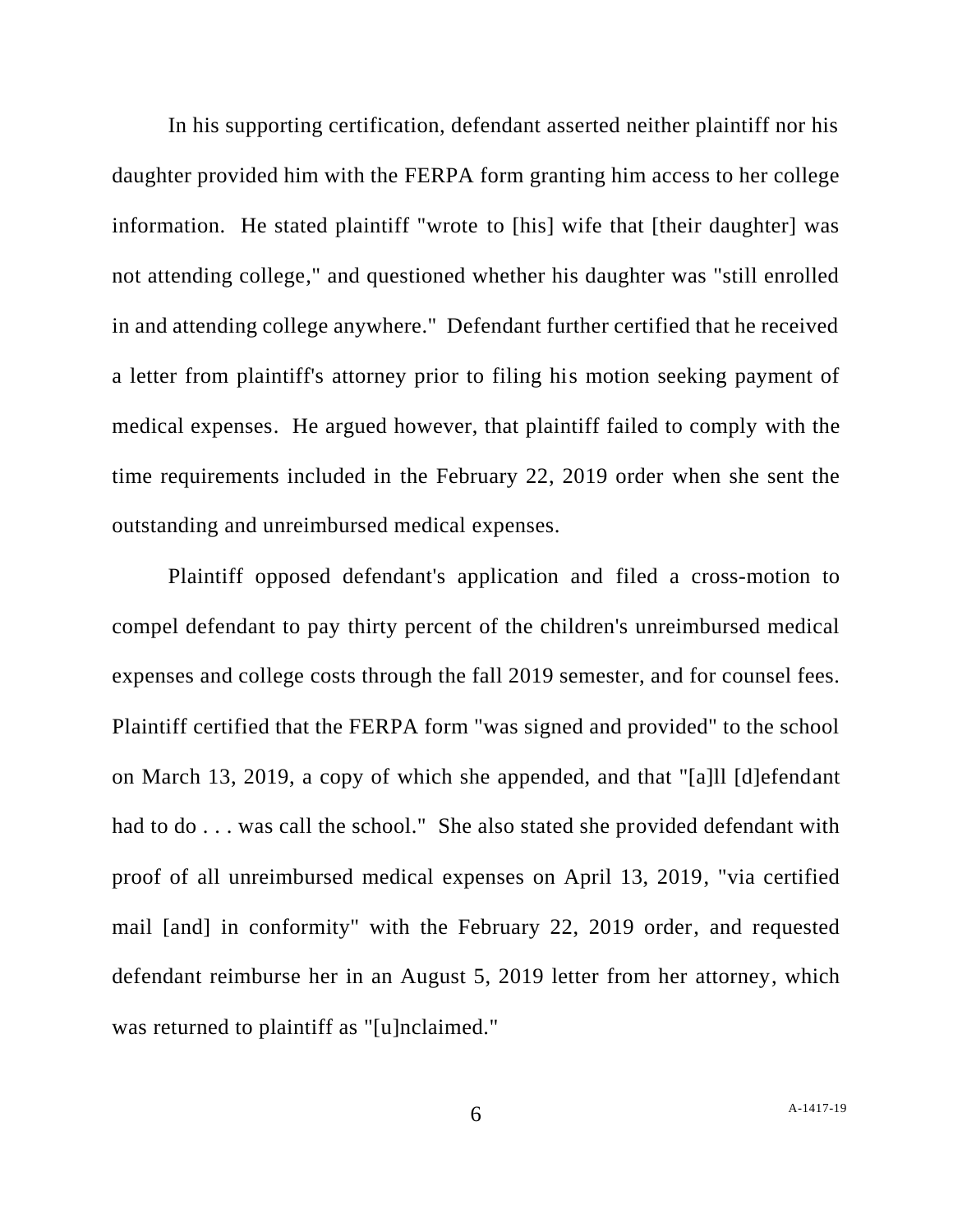Neither party requested a plenary hearing to resolve the issues raised in the motion, and agreed to have the motions heard on the papers. They also waived oral arguments.

In a reply certification filed with the court on October 8, 2019, defendant stated he contacted the registrar's office of his daughter's college and that they did not have a signed FERPA form to grant him access to his daughter's information, and he alleged the form plaintiff produced to the court was fraudulently created. He also certified that he received notice to collect an unspecified delivery at the post office, but he was unaware it contained medical bills for which plaintiff sought reimbursement.

On November 14, 2019, the court denied defendant's motion in its entirety, and concluded defendant violated the February 22, 2019 order. The court also granted in part plaintiff's cross-motion and ordered defendant to pay all outstanding and unreimbursed medical and college expenses within five days of the date of the order.

In the court's corresponding statement of reasons, it found defendant's motion "repeated arguments previously litigated and decided" and concluded "[p]laintiff provided invoices for the medical expenses and proof of mailing these invoices to [d]efendant prior to the filing date." Further, the court noted

7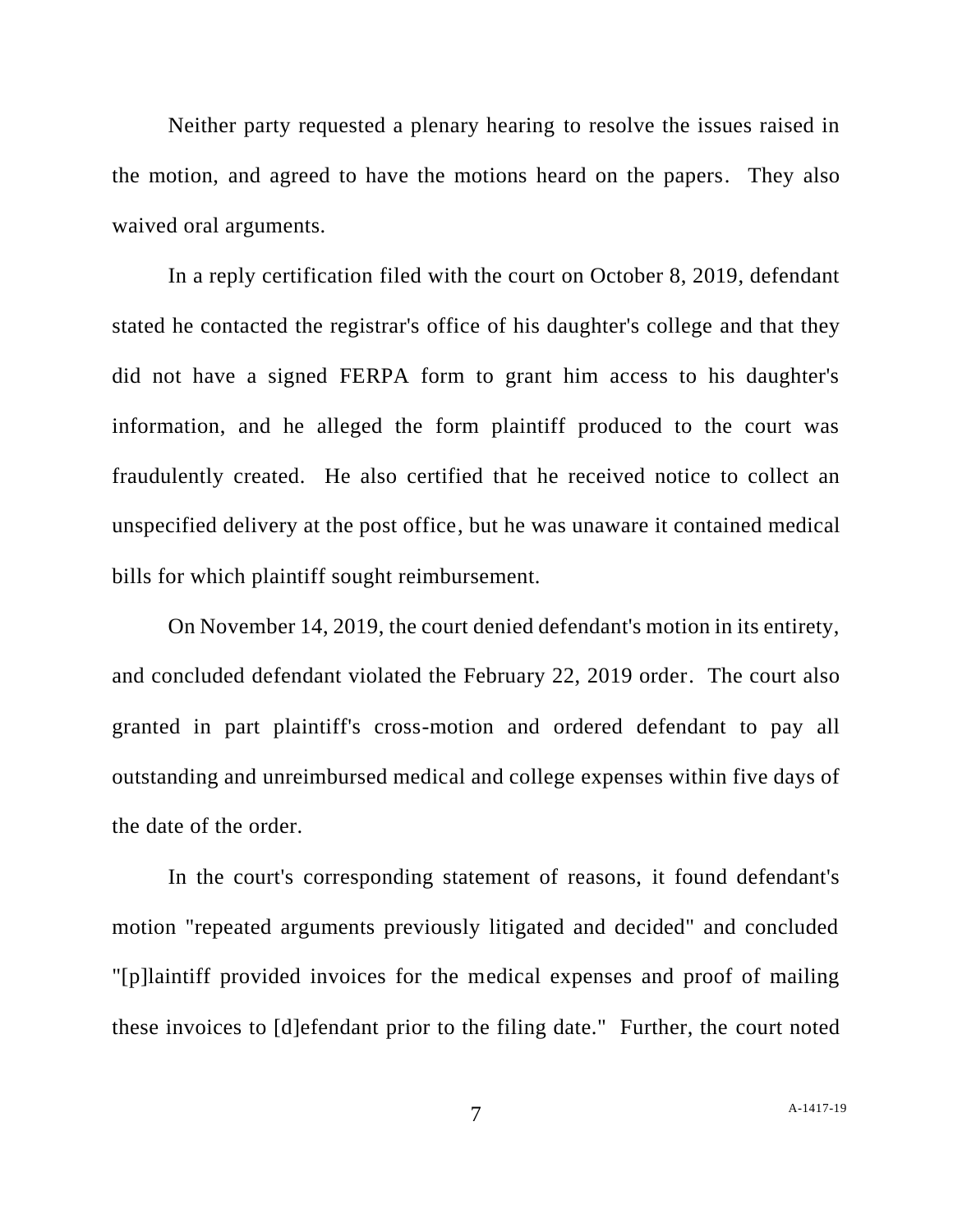defendant agreed to pay thirty percent of his daughter's college expenses by consent, as memorialized in the February 22, 2019 order. Absent a showing of duress, which defendant neither asserted nor established, the court concluded that provision of the order remained enforceable.

Regarding defendant's argument that plaintiff failed to file the FERPA form as required by the February 22, 2019 order, the court found the issue moot based on plaintiff's "evidence of compliance," and stated "[p]laintiff should be cognizant of the educational institution's policy regarding the need to file a new FERPA form every semester." It further noted defendant did not make any argument as to why his daughter should be emancipated "beyond his lack of relationship with her." Finally, the court reviewed the Rule 5:3-5(c) factors and denied both parties' request for counsel fees finding they each demonstrated good faith in making their motions.

The following day, defendant's counsel sent the court a letter asking whether it: 1) considered defendant's cross-motion and reply, 2) would stay its order requiring defendant to reimburse the children's expenses within five days, and 3) intended to file "a statement or opinion pursuant to [Rule] 2:5-1." The court did not respond to defendant's counsel's communication.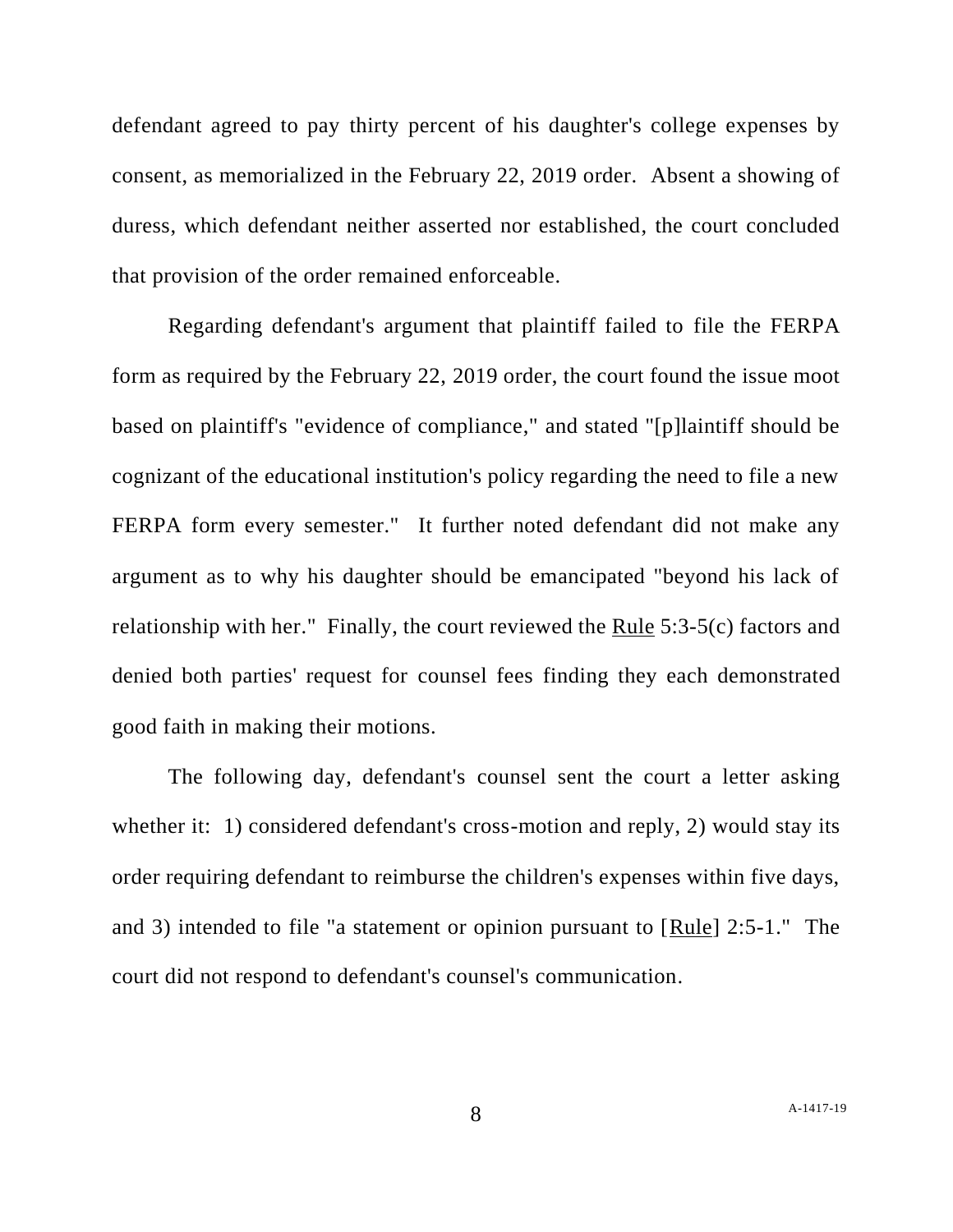On January 14, 2020, plaintiff filed a motion to enforce the terms of the November 14, 2019 order. She also requested additional unreimbursed medical costs, contribution with regard to their daughter's spring 2020 semester college expenses, and for the court to impose "coercive measures to secure [defendant's] compliance" with the November 14, 2019 order. Plaintiff sought sanctions for every day defendant failed to make the required payments, the accrual of postjudgment interest, and counsel fees.

On January 20, 2020, defendant filed a second Chapter 13 bankruptcy petition. The parties disputed the applicability of the automatic stay provision of the United States Bankruptcy Code, 11 U.S.C. § 362(a), to plaintiff's January 14, 2020 motion. Defendant also noted that the bankruptcy court had not approved his lawyer, Damiano Marcello Fracasso, as special counsel for the state court proceedings, and therefore, his counsel of choice was unable to "formally participate in [the] proceeding."<sup>3</sup>

On March 16, 2020, the court entered an order requiring defendant to pay plaintiff \$18,664.21, representing the disputed and unreimbursed medical and

<sup>&</sup>lt;sup>3</sup> On March 18, 2020, defendant applied to the bankruptcy court for permission to retain Fracasso as counsel for "post-judgment enforcement actions pending in the Superior Court of New Jersey," which the bankruptcy court approved on March 27, 2020.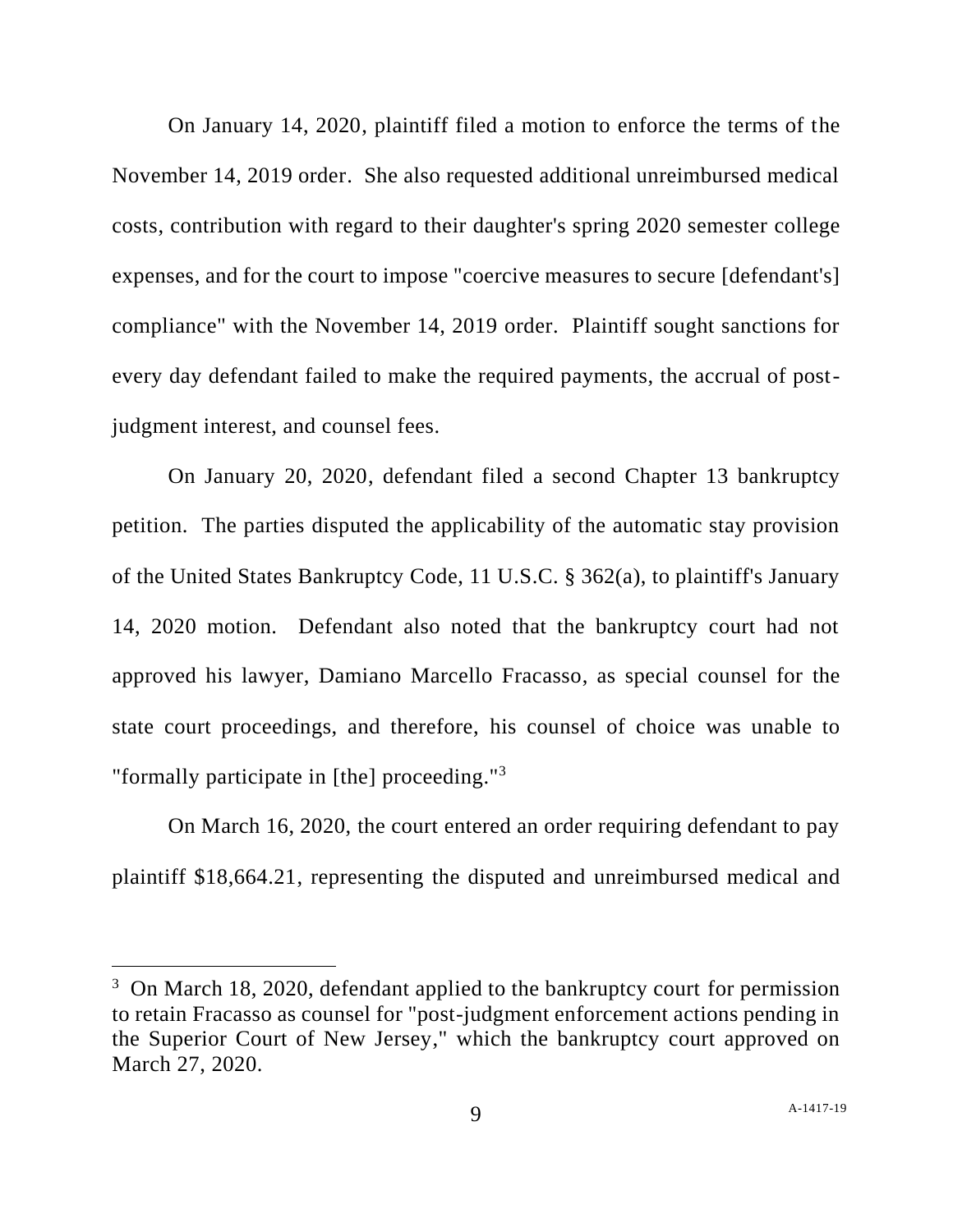college expenses, including those related to their daughter's spring 2020 semester, and concluded that defendant was in violation of the November 14, 2019 order. Specifically, the court found that defendant was obligated to pay \$1,278.98 in medical expenses and \$13,004 in college tuition related to the November 14, 2019 order, along with an additional \$179.97 in medical expenses and \$4,201.26 for their daughter's spring 2020 term. The court also denied plaintiff's request for sanctions, coercive incarceration, post-judgment interest, and counsel fees.

In the court's accompanying written statement of reasons, it noted defendant failed to raise his "jurisdictional and substantive objections in a formal opposition," and the court therefore proceeded as if the motion was unopposed. The court concluded that defendant was in direct violation of its November 14, 2019 order obligating him to pay plaintiff the unreimbursed medical expenses and his proportionate thirty percent share of the parties' daughter's college expenses. The court also determined that plaintiff provided competent proofs regarding the unreimbursed medical expenses from October 1, 2019 through December 30, 2019, in addition to the expenses related to their daughter's spring 2020 semester colleges costs. These appeals followed.

II.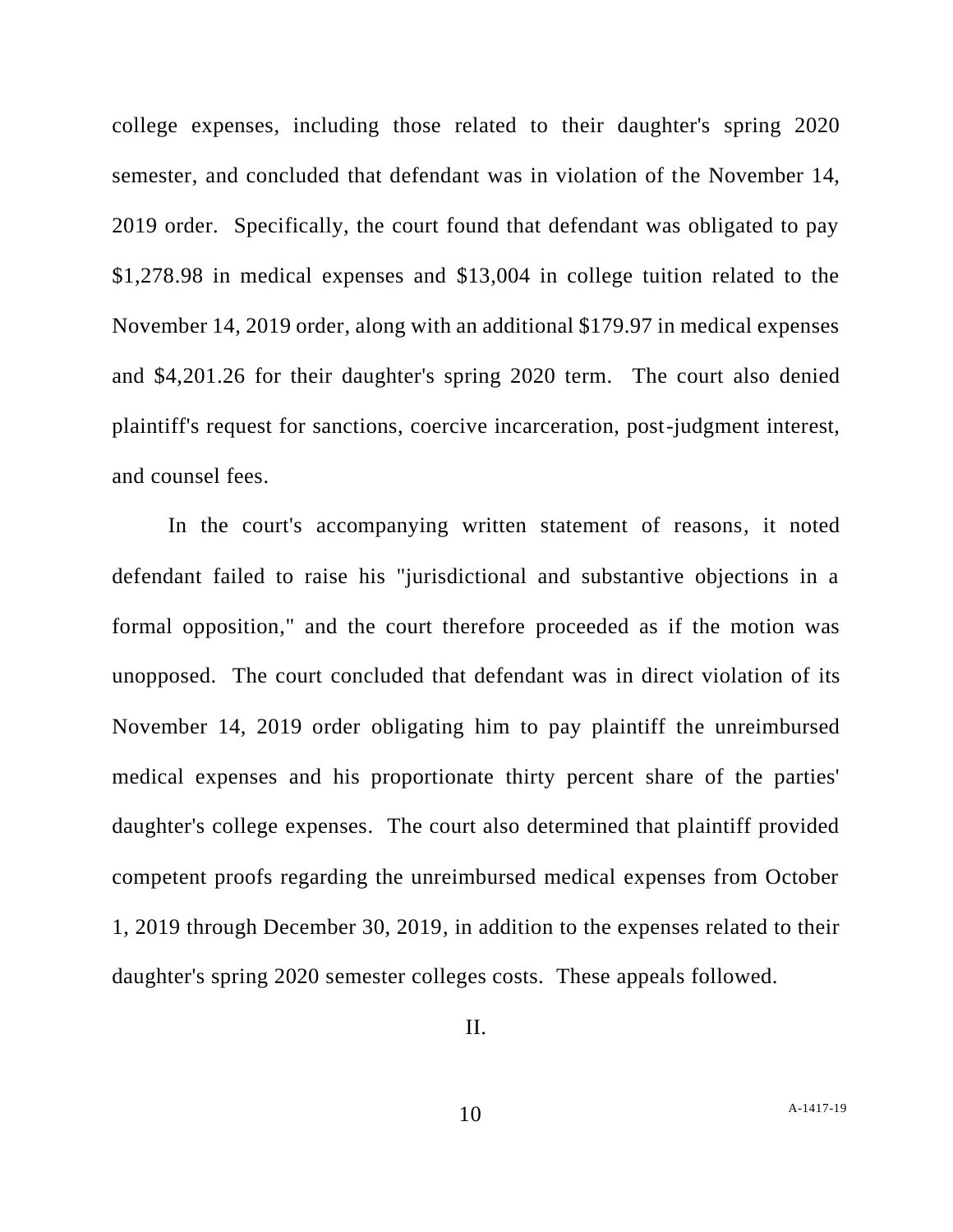Our review of Family Part orders is limited. Cesare v. Cesare, 154 N.J. 394, 411 (1998). "We review the Family Part judge's findings in accordance with a deferential standard of review, recognizing the court's 'special jurisdiction and expertise in family matters.'" Thieme v. Aucoin-Thieme, 227 N.J. 269, 282- 83 (2016) (quoting Cesare, 154 N.J. at 413).

We uphold Family Part findings if those findings are supported by "adequate, substantial, credible evidence." N.J. Div. of Child Prot. & Permanency v. S.K., 456 N.J. Super. 245, 261 (App. Div. 2018) (quoting Cesare, 154 N.J. at 411-12). Likewise, an order granting a motion to enforce litigant's rights is reviewed under an abuse of discretion standard. N. Jersey Media Grp., Inc. v. State, Off. of Governor, 451 N.J. Super. 282, 296, 299 (App. Div. 2017). We do not, however, owe any deference to the Family Part's "interpretation of the law." Thieme, 227 N.J. at 283 (quoting D.W. v. R.W., 212 N.J. 232, 245  $(2012)$ ).

We may also exercise more extensive review of trial court findings that do not involve a testimonial hearing or the opportunity to assess witness credibility. See N.J. Div. of Youth & Fam. Servs. v. G.M., 198 N.J. 382, 396 (2009) (stating that we "need not afford deference" to Family Part conclusions when "no hearing takes place, no evidence is admitted, and no findings of fact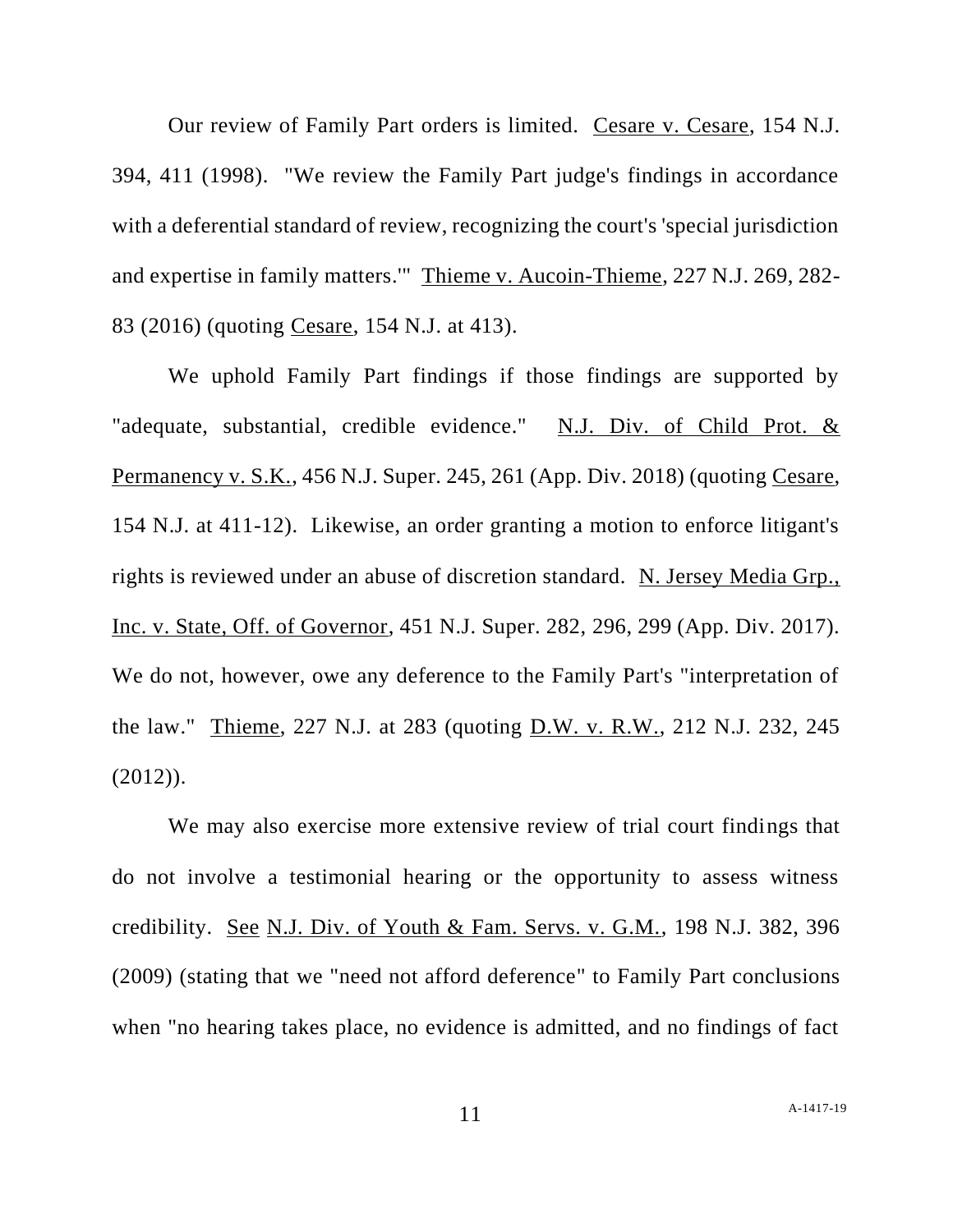are made"). Nevertheless, "[r]eversal is reserved only for those circumstances when we determine the factual findings and legal conclusions of the trial judge went 'so wide of the mark that a mistake must have been made.'" Llewelyn v. Shewchuk, 440 N.J. Super. 207, 214 (App. Div. 2015) (quoting N.J. Div. of Youth & Fam. Servs. v. M.M., 189 N.J. 261, 279 (2007)).

#### III.

In A-1417-19, defendant challenges the November 14, 2019 order denying his motion for post-judgment relief and requiring him to pay thirty percent of his children's unreimbursed medical and college expenses pursuant to the February 22, 2019 order. Defendant argues the court erred by: 1) depriving him of due process; 2) incorrectly refusing to vacate or amend the February 22, 2019 order; 3) misapplying the law on emancipation; 4) failing to order a plenary hearing, particularly on the issue of whether plaintiff provided a FERPA form for the fall 2019 semester; 5) requiring him to reimburse his children's medical expenses despite plaintiff's alleged violation of the February 22, 2019 order; and 6) ordering him to reimburse his daughter's college expenses. 4

<sup>&</sup>lt;sup>4</sup> Defendant also argued the court did not possess authority in its November 14, 2019 order to compel him to comply with the court's mandate within five days, but concedes the issue is moot in light of his Chapter 13 bankruptcy petition, and the subsequent entry of a payment plan. We therefore decline to address the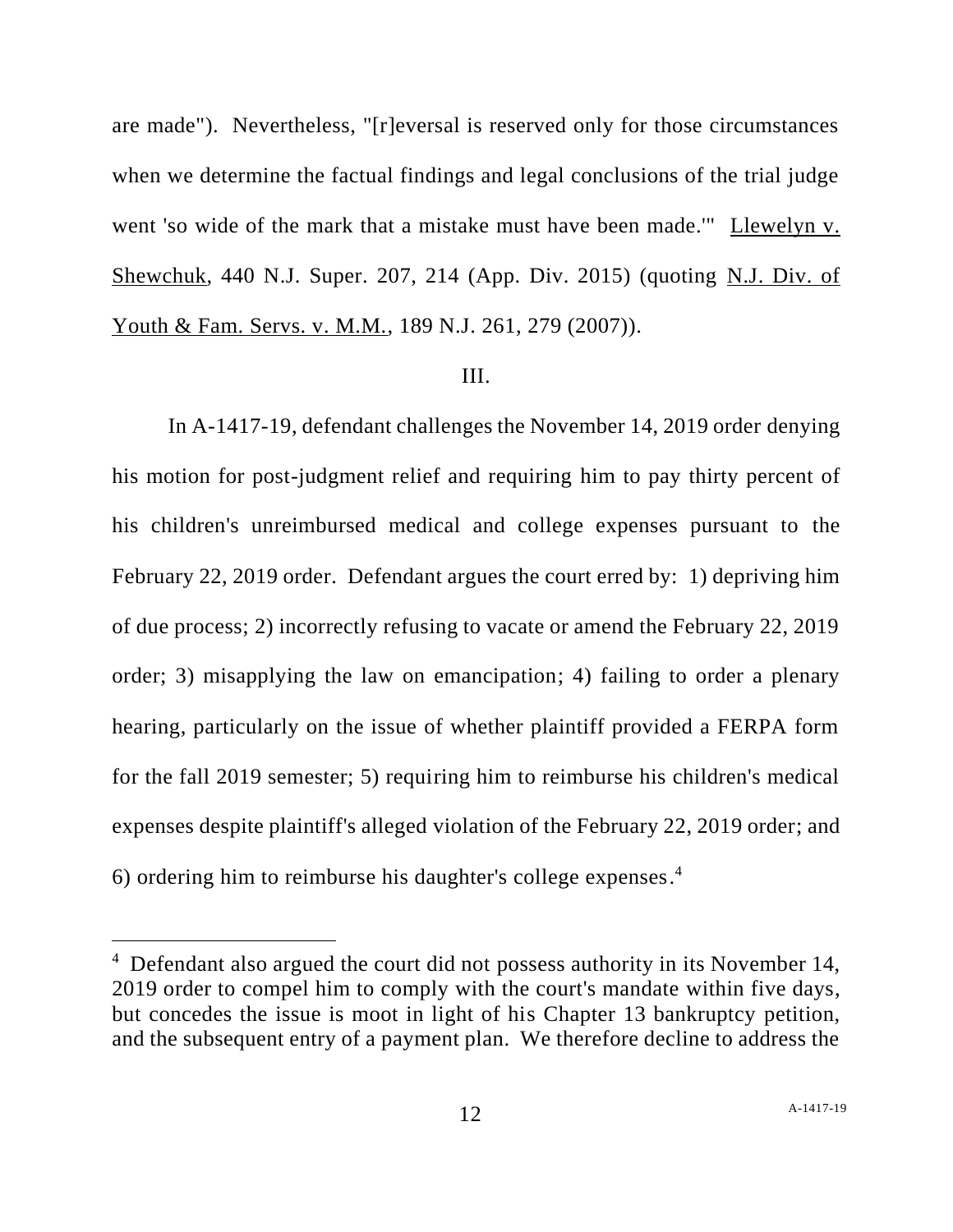We agree the court erred in concluding that based on the motion record, a FERPA form was provided for the fall 2019 semester, but otherwise disagree with defendant's remaining contentions. Accordingly, we vacate a portion of the November 14, 2019 order and remand for the limited purpose for the court to determine if the fall 2019 FERPA form was provided and, if not, whether that failure relieves defendant's obligation to reimburse plaintiff for college expenses related to the fall 2019 semester.

"When faced with evidence of disputed material facts, a judge must permit a plenary hearing in order to reach a resolution." Milne v. Goldenberg, 428 N.J. Super. 184, 201 (App. Div. 2012) (quoting Tretola v. Tretola, 389 N.J. Super. 15, 20 (App. Div. 2006)). "When the evidence discloses genuine material issues of fact, the failure to conduct a plenary hearing to resolve those issues requires us to reverse and remand for such a hearing." K.A.F. v. D.L.M., 437 N.J. Super. 123, 138 (App. Div. 2014). However, "where . . . affidavits do not show the existence of a genuine issue of material fact, the trial judge . . . may decide the motion without a plenary hearing." Shaw v. Shaw, 138 N.J. Super. 436, 440 (App. Div. 1976); see also Quinn v. Quinn, 225 N.J. 34, 45 (2016).

merits of this argument, but note the court has broad equitable powers to enforce child support obligations under Rule 5:3-7(b).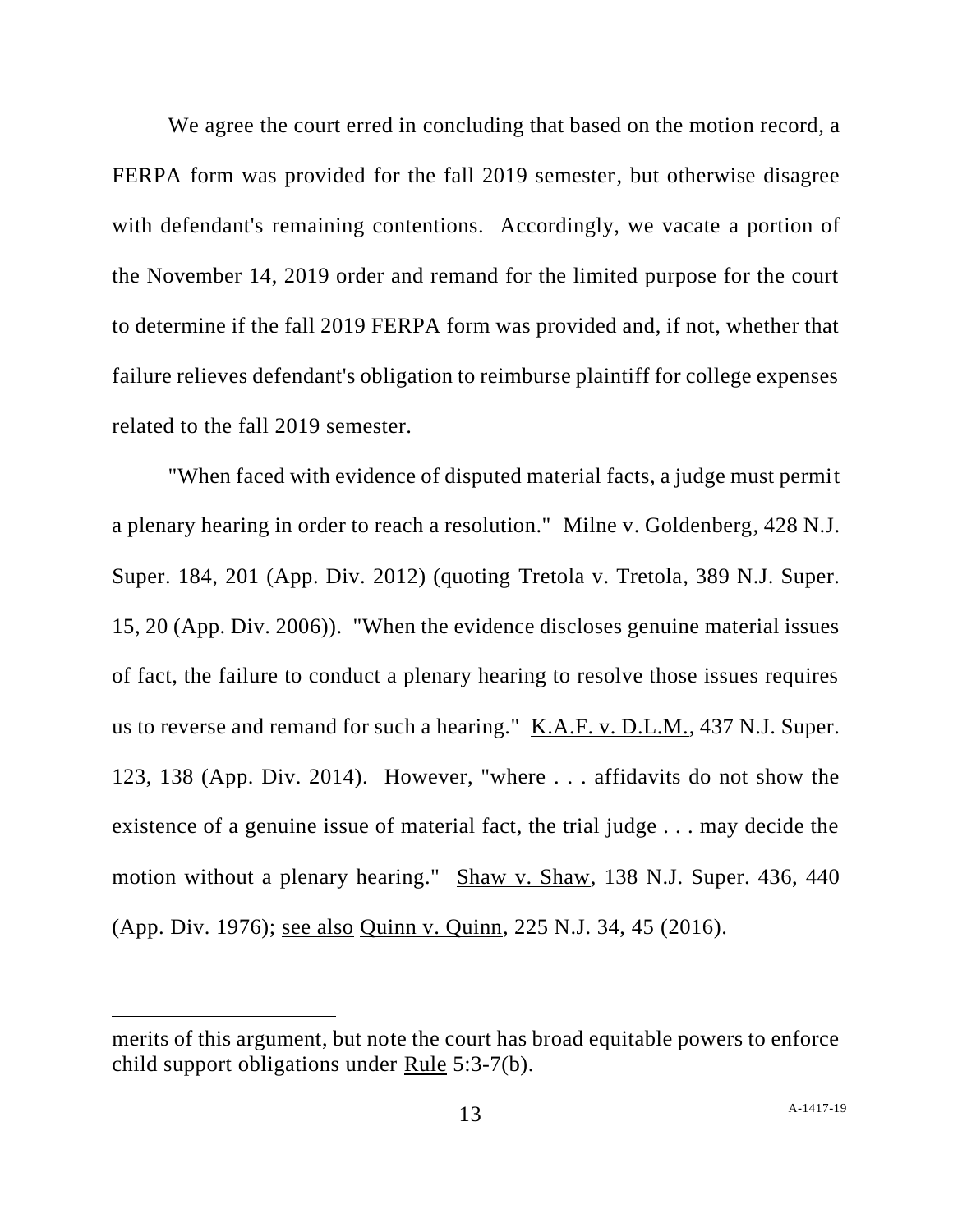"Conclusory allegations [should] . . . be disregarded. Only statements to which a party could testify should be considered." Lepis v. Lepis, 83 N.J. 139, 159 (1980); see also Pressler & Verniero, Current N.J. Court Rules, cmt. on R. 1:6-6 (2021) ("Personal knowledge . . . clearly excludes facts based merely on 'information and belief.'").

## A. Due Process

Defendant argues the court failed to consider his opposition and reply papers before issuing its November 14, 2019 order, which deprived him of due process. We disagree.

The United States Constitution provides that no state shall "deprive any person of life, liberty, or property, without due process of law." U.S. Const. amend. XIV, § 1; see also N.J. Const. art. 1, ¶ 1. "In examining a procedural due process claim, we first assess whether a liberty or property interest has been interfered with by the State, and second, whether the procedures attendant upon that deprivation are constitutionally sufficient." Doe v. Poritz, 142 N.J. 1, 99 (1995) (citation omitted).

Here, defendant's reply certification was received by the court on October 8, 2019, as indicated by its time stamp, and the court specified in its November 14, 2019 order that it "read the papers presented by the parties." Further, we are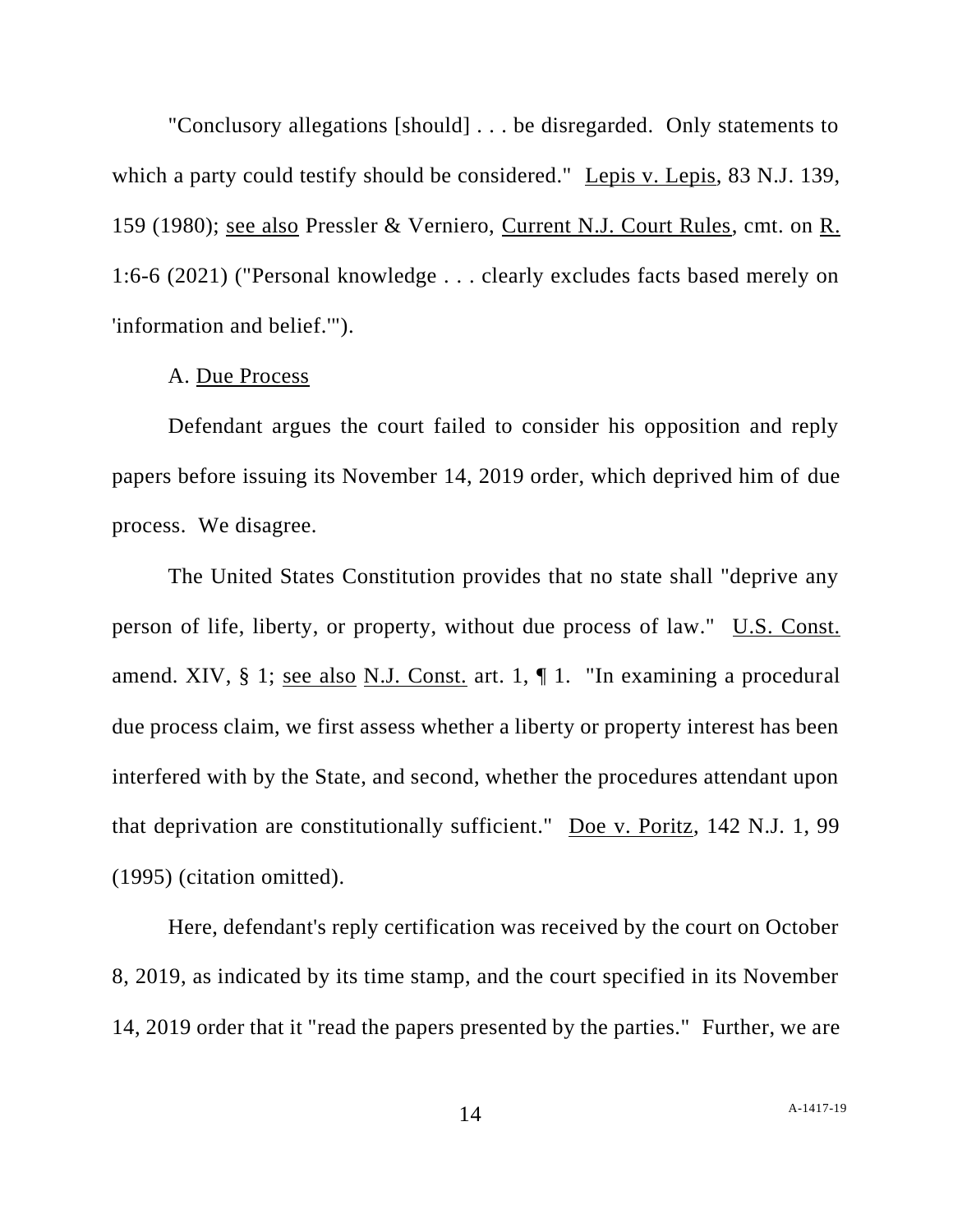satisfied from an independent review of the record that the court conscientiously and thoroughly considered all of the parties' arguments. As such, we find no violations of defendant's due process rights based on the court's alleged failure to consider his opposition and reply papers, or on any other basis.

#### B. Failure to Vacate

We also disagree with defendant that the court incorrectly refused to vacate or amend the February 22, 2019 order. Specifically, he contends the court erred in requiring him to show duress instead of considering the standards and bases for vacating or amending final judgments as set forth under Rule 4:50-1.

Motions to reopen or set aside a judgment are governed by Rule 4:50-1, which provides:

> [T]he court may relieve a party or the party's legal representative from a final judgment or order for the following reasons: (a) mistake, inadvertence, surprise, or excusable neglect; (b) newly discovered evidence which would probably alter the judgment or order and which by due diligence could not have been discovered in time to move for a new trial under [Rule] 4:49; (c) fraud (whether heretofore denominated intrinsic or extrinsic), misrepresentation, or other misconduct of an adverse party; (d) the judgment or order is void; (e) the judgment or order has been satisfied, released or discharged, or a prior judgment or order upon which it is based has been reversed or otherwise vacated, or it is no longer equitable that the judgment or order should have prospective application; or (f) any other reason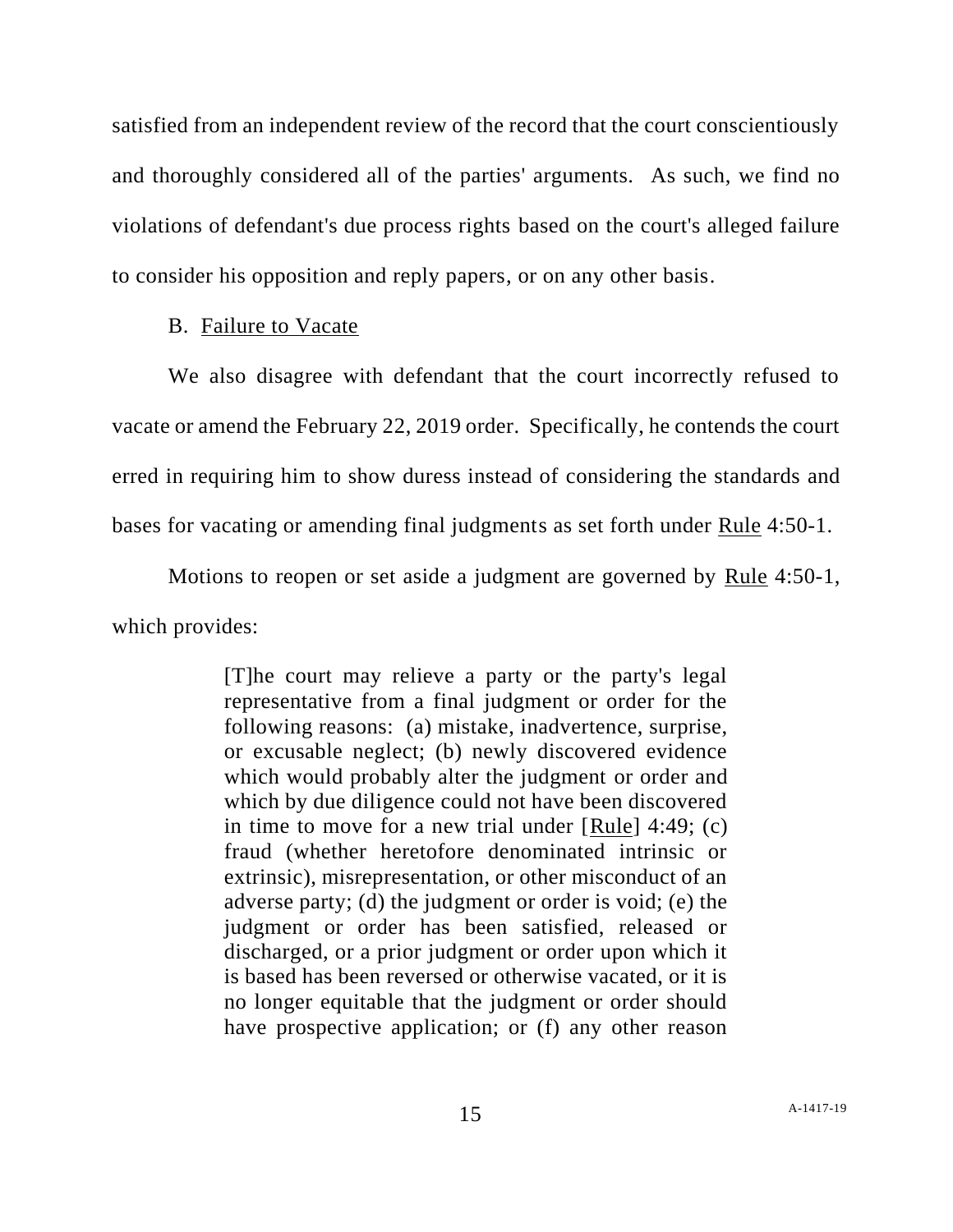justifying relief from the operation of the judgment or order.

"As a general matter, judgments and orders in family actions are covered by this rule." Pressler & Verniero, Current N.J. Court Rules, cmt. 6.1 on R. 4:50-1 (2021). "Regardless of the basis, vacation of a judgment under Rule 4:50-1 should be granted sparingly." In re Guardianship of J.N.H., 172 N.J. 440, 473-74 (2002).

As best we can discern, defendant contends the court should have vacated the February 22, 2019 order, and in failing to do so erroneously relied exclusively on the lack of "duress," as a basis for refusing to set aside that order. Defendant's claims are without merit. First, defendant has not identified affirmatively either in the trial court or before us which provision of Rule 4:50- 1 he relies upon in support of his position that the February 22, 2019 order should be vacated. Second, defendant failed to establish his right to relief under any provision of Rule 4:50-1. He has not shown the order was entered by mistake, should be vacated due to newly discovered evidence, or that the parties' misconduct warranted relief under Rule 4:50-1. Nor do any of the reasons expressed in subsections (d), (e), or (f) apply. We therefore conclude the court did not abuse its discretion in denying defendant's motion to vacate or amend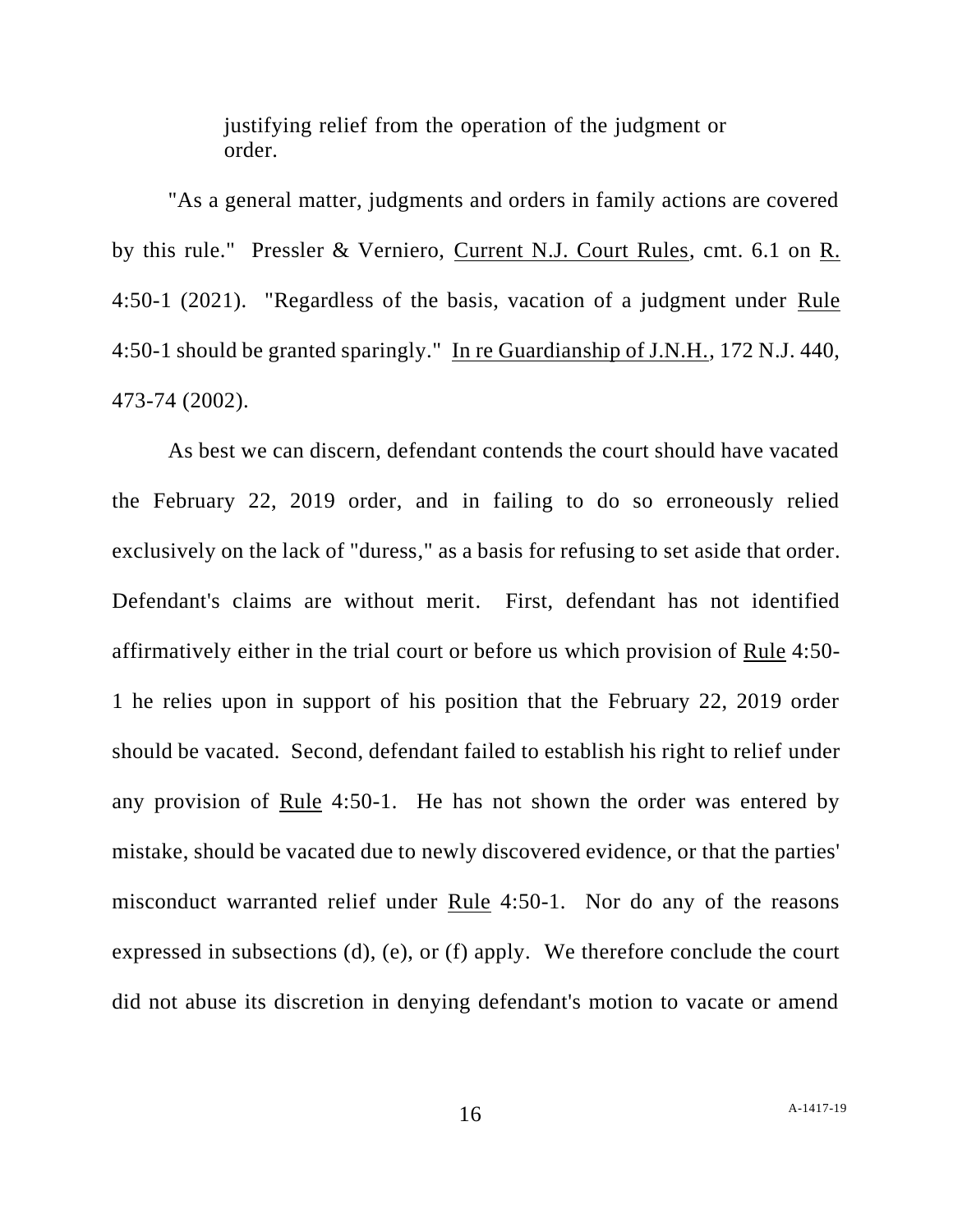the February 22, 2019 order. See U.S. Bank Nat'l Ass'n v. Guillaume, 209 N.J. 449, 467 (2012).

## C. Emancipation

Defendant next argues that the court erred in refusing to emancipate his daughter. Specifically, he contends the court misapplied the law on emancipation and erred in failing to grant him a plenary hearing.

Emancipation is a legal concept, imposed when "the fundamental dependent relationship between parent and child" ends. See Dolce v. Dolce, 383 N.J. Super. 11, 17 (App. Div. 2006). "It is not automatic and 'need not occur at any particular age . . . .'" Llewelyn, 440 N.J. Super. at 216 (quoting Newburgh v. Arrigo, 88 N.J. 529, 543 (1982)). "When the circumstances surrounding the parent-child relationship support a finding the child is emancipated, 'the parent relinquishes the right to custody and is relieved of the burden of support, and the child is no longer entitled to support.'" Ibid. (quoting Filippone v. Lee, 304 N.J. Super. 301, 308 (App. Div. 1997)).

However, the law "provides that once a child reaches the age of majority, now eighteen, N.J.S.A. 9:17B-3, a parent has established 'prima facie, but not conclusive, proof of emancipation.'" Ibid. (quoting Johnson v. Bradbury, 233 N.J. Super. 129, 136 (App. Div. 1989)). Once established, "the burden of proof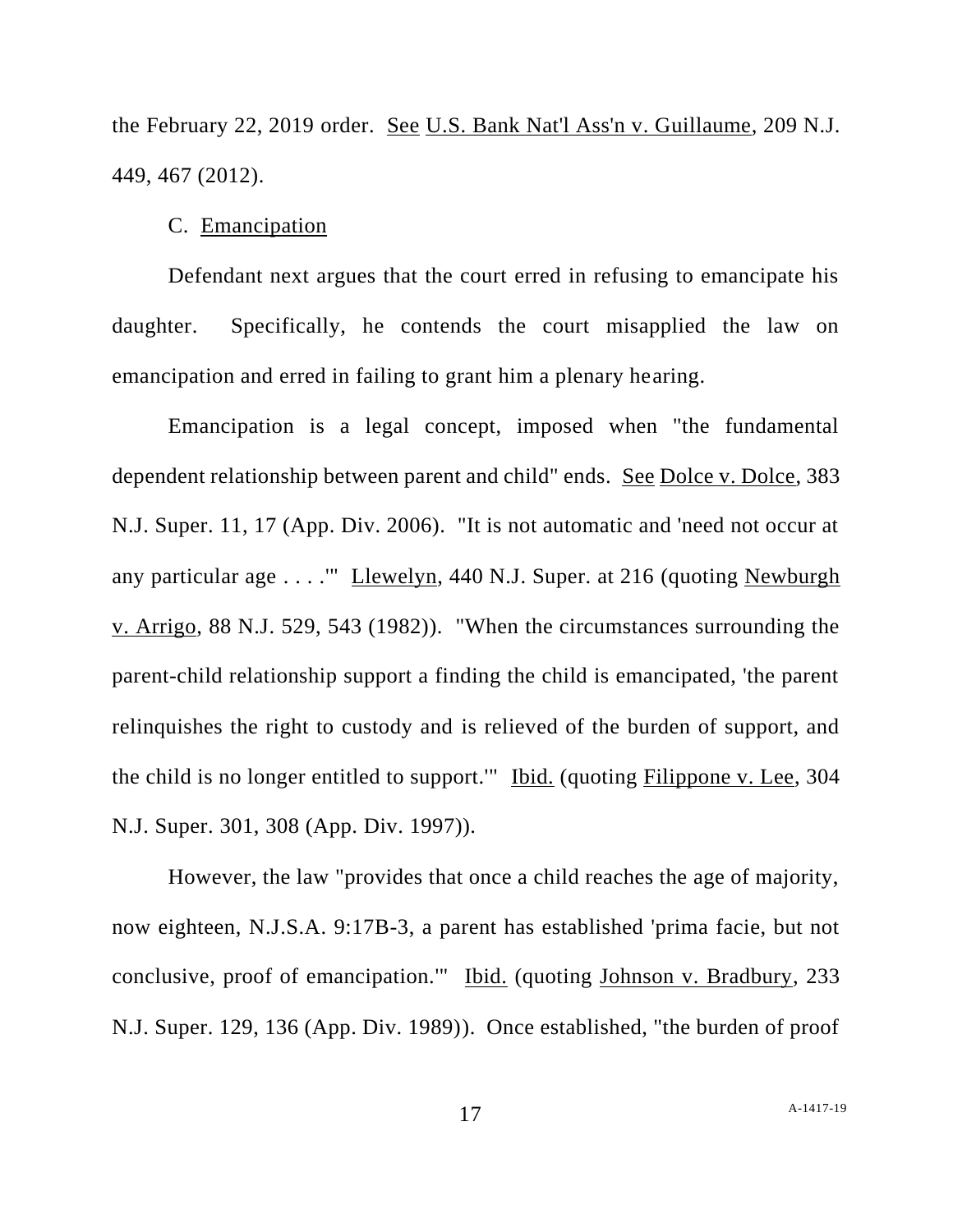to rebut the statutory presumption of emancipation shifts to the party or child seeking to continue the support obligation." Ibid. The presumption "may be overcome by evidence that a dependent relationship with the parents continues because of the needs of the child." Ibid. A child's attendance in postsecondary education is one basis to delay emancipation and continue support. See Patetta v. Patetta, 358 N.J. Super. 90, 93-94 (App. Div. 2003); Keegan v. Keegan, 326 N.J. Super. 289, 295 (App. Div. 1999).

The issue of whether a child is emancipated demands a fact-sensitive analysis. Newburgh, 88 N.J. at 543. "[T]he essential inquiry is whether the child has moved beyond the sphere of influence and responsibility exercised by a parent and obtains an independent status of his or her own." Llewelyn, 440 N.J. Super. at 216 (alteration in original) (quoting Filippone, 304 N.J. Super. at 308). The "emancipation 'determination involves a critical evaluation of the prevailing circumstances including the child's need, interests, and independent resources, the family's reasonable expectations, and the parties' financial ability, among other things." Ibid. (quoting Dolce, 383 N.J. Super. at 18); see also N.J.S.A. 2A:17-56.67; R. 5:6-9.

Issues of emancipation typically require a plenary hearing, especially "when the submissions show there is a genuine and substantial factual dispute"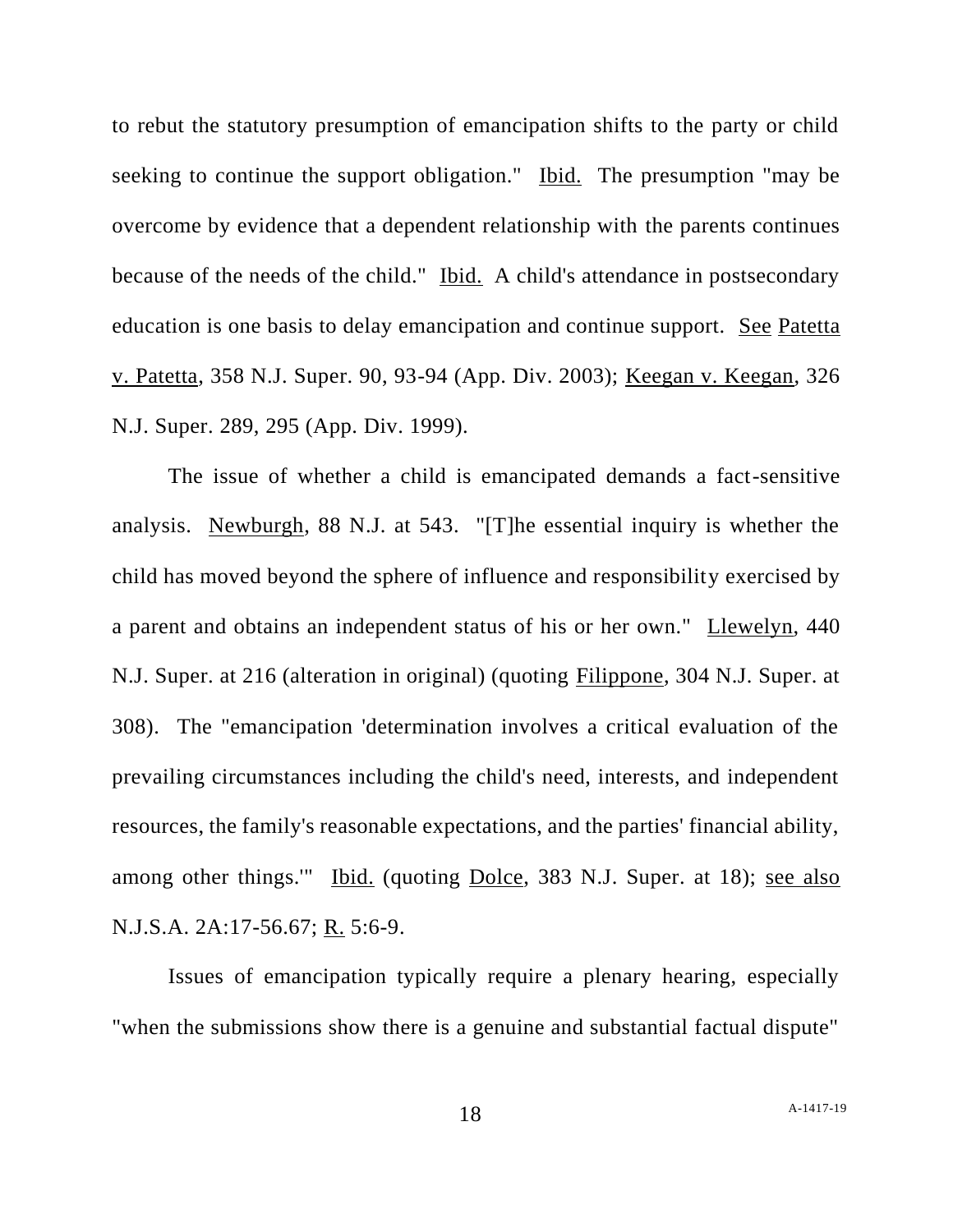that the trial court must resolve. Hand v. Hand, 391 N.J. Super. 102, 105 (App. Div. 2007). Nevertheless, "[a]s is particularly the case in matters that arise in the Family Part, a plenary hearing is only required if there is a genuine, material and legitimate factual dispute." Llewelyn, 440 N.J. Super. at 217 (alteration in original) (quoting Segal v. Lynch, 211 N.J. 230, 264-65 (2012)).

Here, the issue of whether the parties' daughter should be emancipated was first decided in the court's February 22, 2019 order. By the time the court reached that decision, the parties' daughter already completed a semester of college and the court concluded emancipation was not supported. As indicated by the court in its November 14, 2019 order, defendant's motion for postjudgment relief "repeated arguments previously litigated and decided." We are satisfied defendant has failed to establish a "genuine, material and legitimate factual dispute," Llewelyn, 440 N.J. Super. at 217, as to whether the parties' daughter was outside her parent's sphere of influence, and find no basis to disturb the court's decision denying defendant's request without a plenary hearing.

## D. Medical Expenses

Defendant next contends that he should be relieved of his obligation to reimburse plaintiff for the children's medical expenses. Specifically, defendant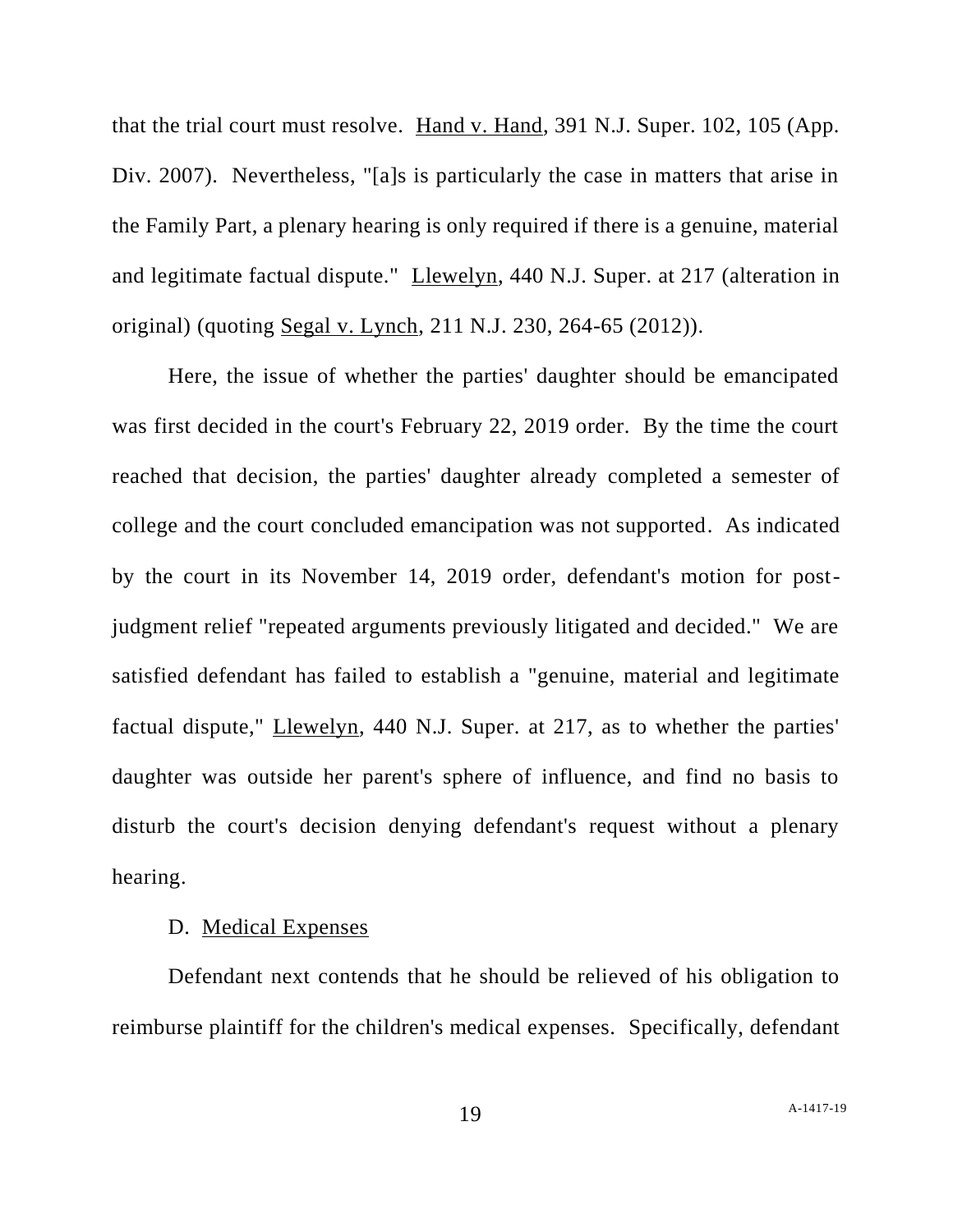maintains plaintiff's failure to provide him with receipts of medical expenses exactly within two weeks of her receiving them, contrary to the February 22, 2019 order, discharged his obligation to reimburse these expenses. Again, we disagree.

Unlike defendant's obligation to pay for his daughter's college expenses, his obligation to pay his children's medical expenses, which he agreed to in the PSA and April 27, 2011 consent order, could only be extinguished upon emancipation. Under the circumstances before us, plaintiff's failure to provide defendant with copies of the disputed medical expenses within two weeks of receipt as required by the February 22, 2019 order, did not relieve him of his obligation to reimburse those expenses, it merely delayed plaintiff's right to receive payment for these expenses. In the future, however, plaintiff shall timely provide any unreimbursed medical expenses to defendant consistent with the February 22, 2019 order. We find that the court's enforcement of defendant's obligations, after he had more than two weeks' notice of the disputed expenses to be "fair and equitable," Dolce, 383 N.J. Super. at 18, and the court's decision to rely on equitable principles to deny defendant relief supported by "adequate, substantial, credible evidence." S.K., 456 N.J. Super. at 261 (citation omitted).

# E. College Expenses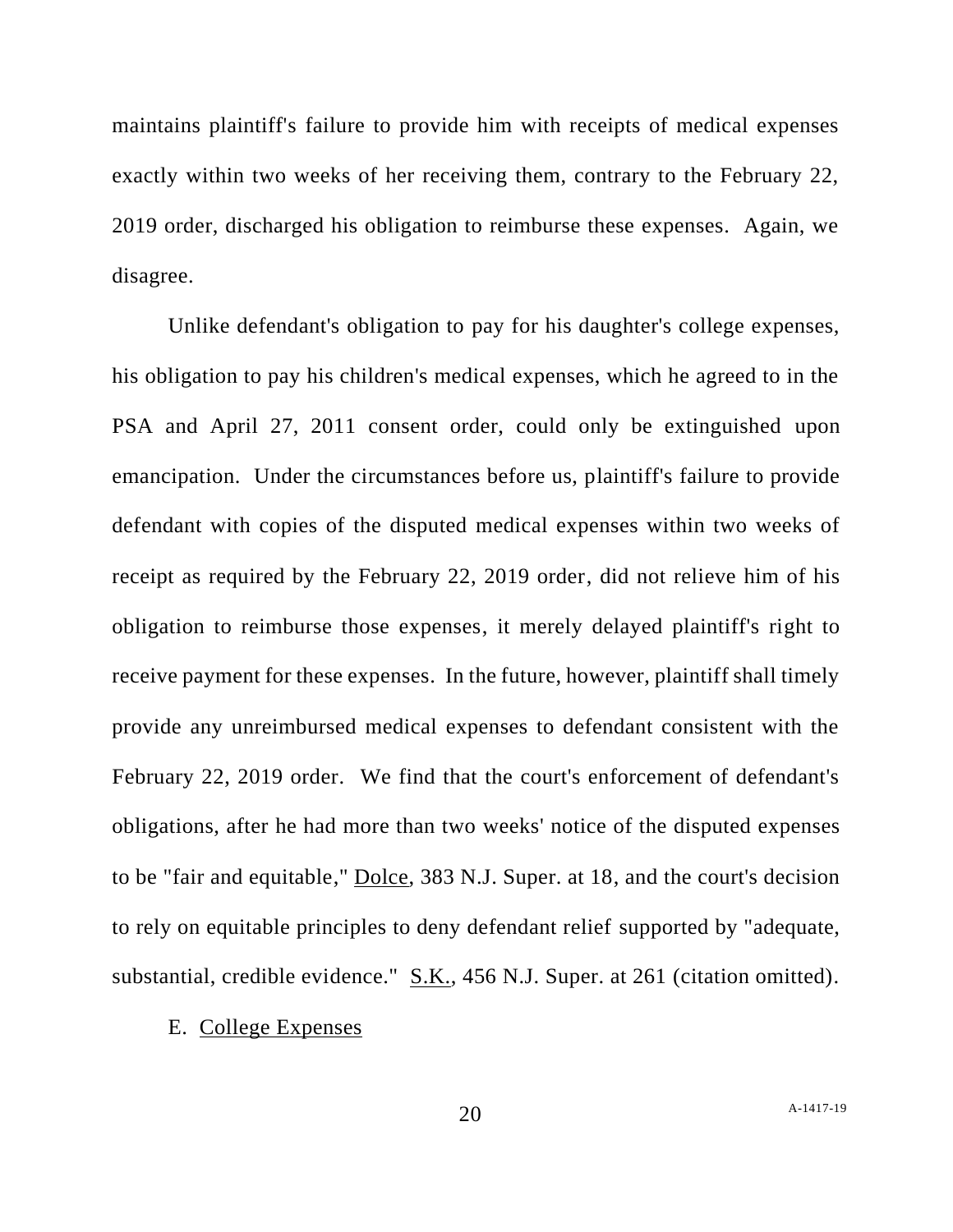We also disagree with defendant's argument that he should be relieved of his obligation to pay his thirty percent share of his daughter's college expenses. Specifically, defendant contends the Newburgh factors, 88 N.J. at 543-45, and principles expressed in Gac v. Gac, 186 N.J. 535, 545-46 (2006), and Moss v. Nedas, 289 N.J. Super. 352, 359-60 (App. Div. 1996), support his position because he does not have a relationship with his daughter, and she "only perceives [him] as an open check book." We agree, however, that there was a genuine dispute as to whether a FERPA form was filed with the school for the fall 2019 semester, which may affect his obligation under the February 22, 2019 order to reimburse his daughter's college expenses for that semester.

In determining whether a separated or divorced parent is obligated to contribute to a child's college expenses, the Supreme Court set forth a dozen factors in Newburgh, 88 N.J. at 545, which the Legislature then essentially adopted in an amendment to the child support statute.  $Gac$ , 186 N.J. at 543; see N.J.S.A. 2A:34-23(a). Those factors are:

> (1) whether the parent, if still living with the child, would have contributed toward the costs of the requested higher education; (2) the effect of the background, values and goals of the parent on the reasonableness of the expectation of the child for higher education; (3) the amount of the contribution sought by the child for the cost of higher education; (4) the ability of the parent to pay that cost; (5) the relationship of the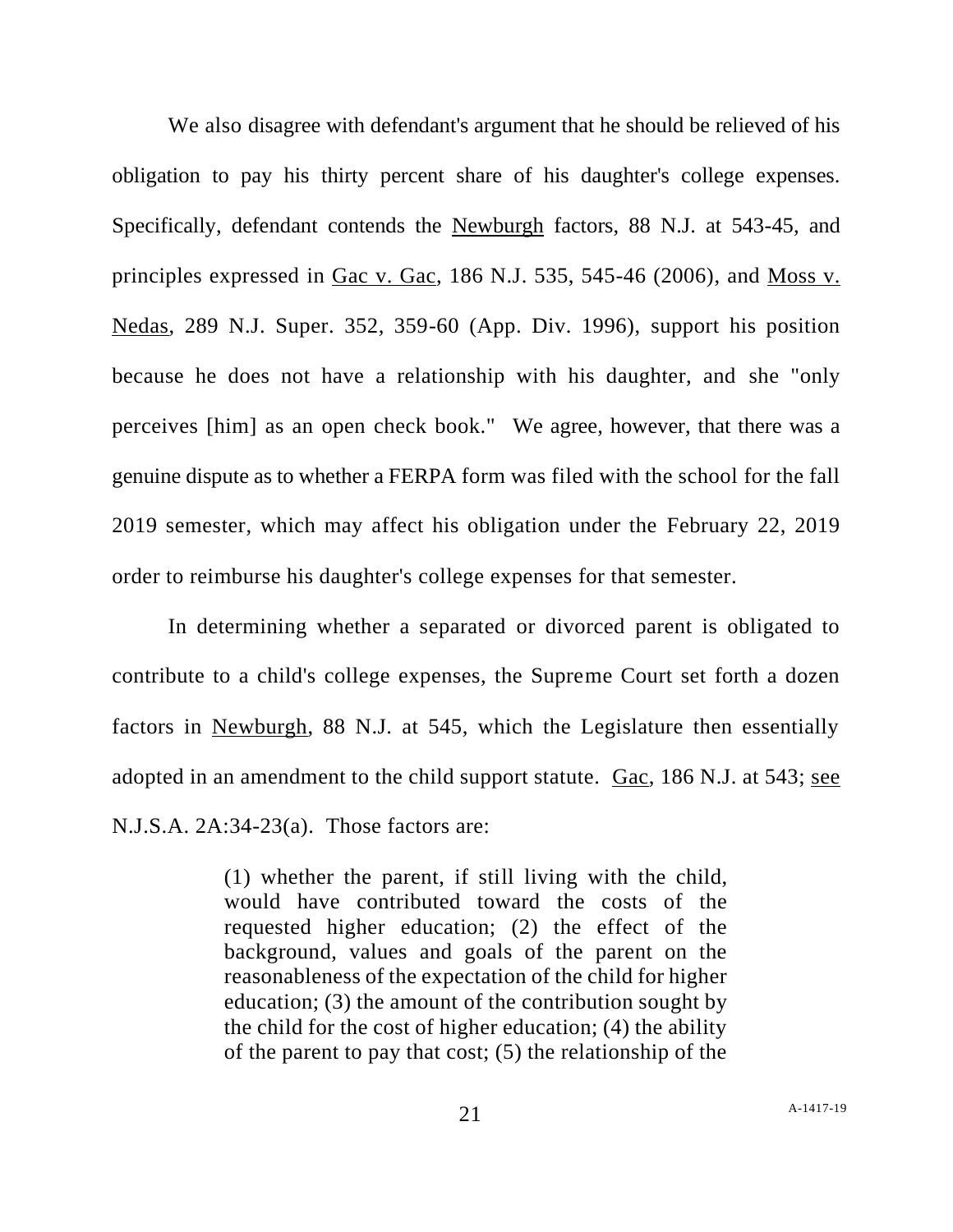requested contribution to the kind of school or course of study sought by the child; (6) the financial resources of both parents; (7) the commitment to and aptitude of the child for the requested education; (8) the financial resources of the child, including assets owned individually or held in custodianship or trust; (9) the ability of the child to earn income during the school year or on vacation; (10) the availability of financial aid in the form of college grants and loans; (11) the child's relationship to the paying parent, including mutual affection and shared goals as well as responsiveness to parental advice and guidance; and (12) the relationship of the education requested to any prior training and to the overall long-range goals of the child.

[Newburgh, 88 N.J. at 545.]

In Gac, the Court applied these factors and held a father was not obligated to pay for his daughter's college expenses, in part because: the daughter had no relationship with the father and repeatedly, over several years, rejected his efforts to reestablish a relationship; the father, who received a modest income, was not kept abreast of his daughter's plans as they were being made, including her decision to attend an expensive private college instead of a less-expensive state college; and the daughter did not request assistance with paying for her college expenses until after she had graduated from college and was saddled with loans. 186 N.J. at 545-46. Notably, the parties in Gac did not contemplate the father reimbursing the daughter's college expenses before those expenses were incurred. Ibid.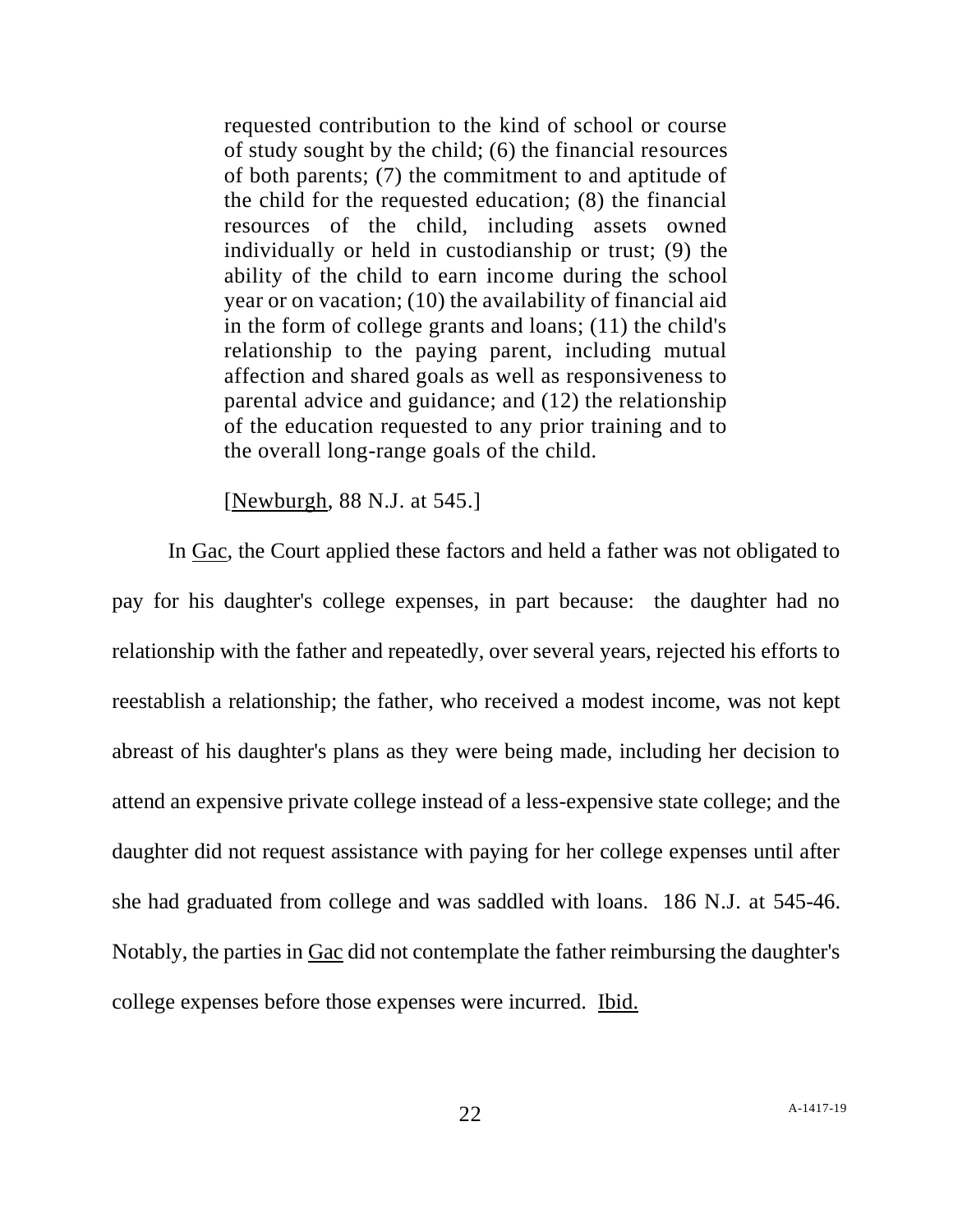Notwithstanding emancipation, "a parent can bind himself or herself by consensual agreement, voluntarily and knowingly negotiated, to support a child" beyond the presumptive age of emancipation, which is "enforceable if fair and equitable." Dolce, 383 N.J. Super. at 18. When parents have created an enforceable agreement as to child support, "the parental obligation is not measured by legal duties otherwise imposed, but rather founded upon contractual and equitable principles." Ibid. (citation omitted); see also Jennings v. Reed, 381 N.J. Super. 217, 227 (App. Div. 2005) (noting duress, deception, fraud, undue pressure, unseemly conduct, incapacity, or incompetence may be grounds to vacate a settlement agreement).

"If circumstances have changed in such a way that [the support provision] would no longer be equitable and fair, the court also remains free to alter the prior arrangement." Lepis, 83 N.J. at 161 n.12 (citations omitted). In such circumstances, application of the Newburgh factors may be appropriate despite the presence of an agreement to fund college expenses. See Moss, 289 N.J. Super. at 359-60. However, "where parties to a divorce have reached an agreement regarding children attending college . . . and no showing has been made that the agreement should be vacated or modified, the Family Part need not apply all twelve factors pertinent to college expenses as identified in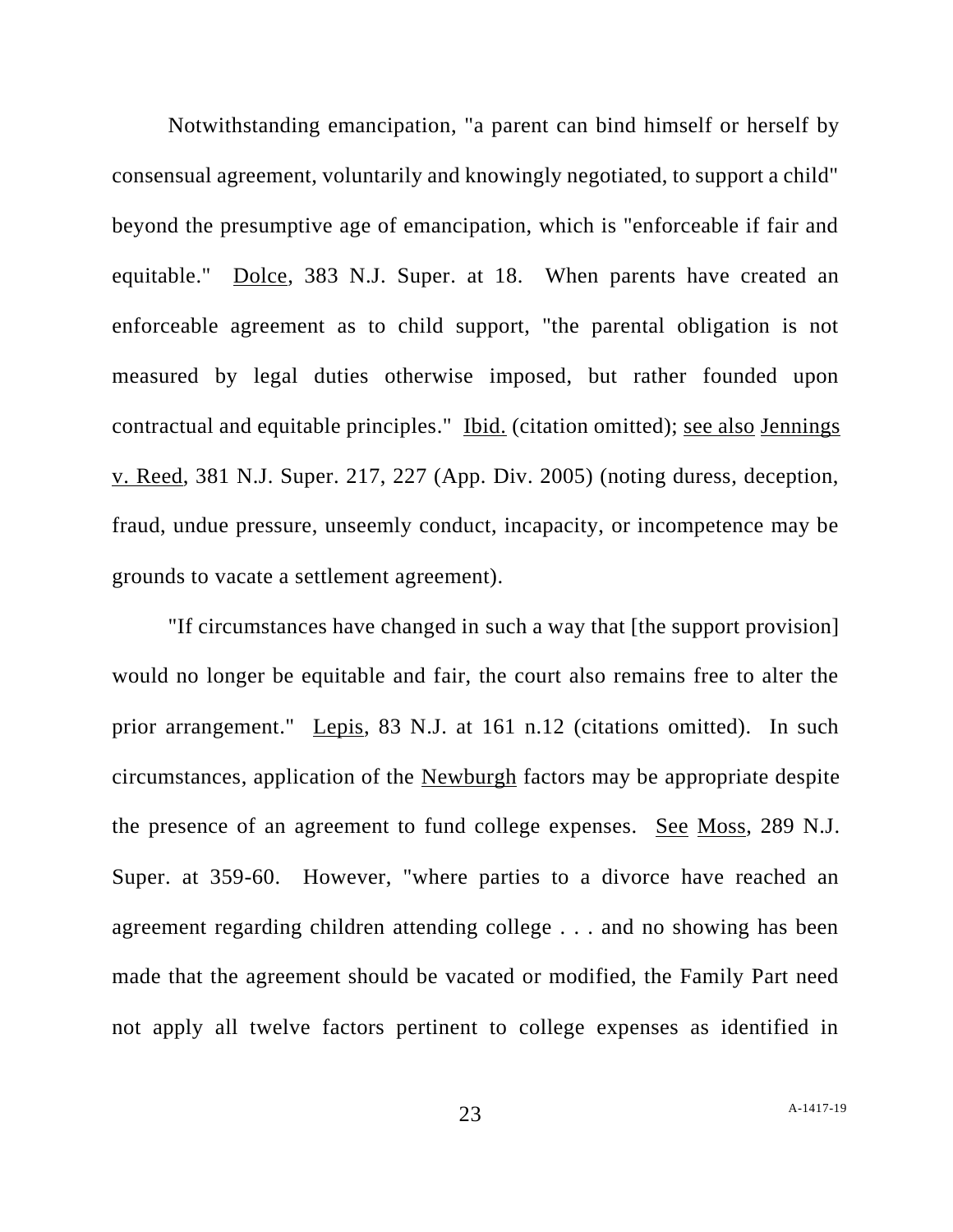Newburgh . . . ." Avelino-Catabran v. Catabran, 445 N.J. Super. 574, 591 (App. Div. 2016).

In Moss, 289 N.J. Super. at 354, 356, the trial court initially required a father to pay a share of a daughter's college tuition in accordance with the parent's settlement agreement. After the daughter transferred to a different college without notifying the father, the court reduced his obligation for that school year and ordered that he would not be responsible for any further contribution "unless and until he is fully advised of all choices considered" by the daughter. Ibid. Despite the "clear requirement that [the mother] communicate with [the father] concerning [the daughter]'s educational progress and plans," the daughter transferred schools again without notice to the father, and the court terminated his obligation because of the complete lack of communication. Id. at 359-60. We affirmed finding no abuse of discretion and noted prior arrangements can be set aside when a change in circumstances no longer makes them fair and equitable. Ibid.

Here, defendant and plaintiff unequivocally agreed in their PSA "to contribute to the . . . post-secondary education expenses of the [c]hildren." Defendant further agreed as memorialized in the February 22, 2019 order that his proportion of the daughter's college expenses would be thirty percent. As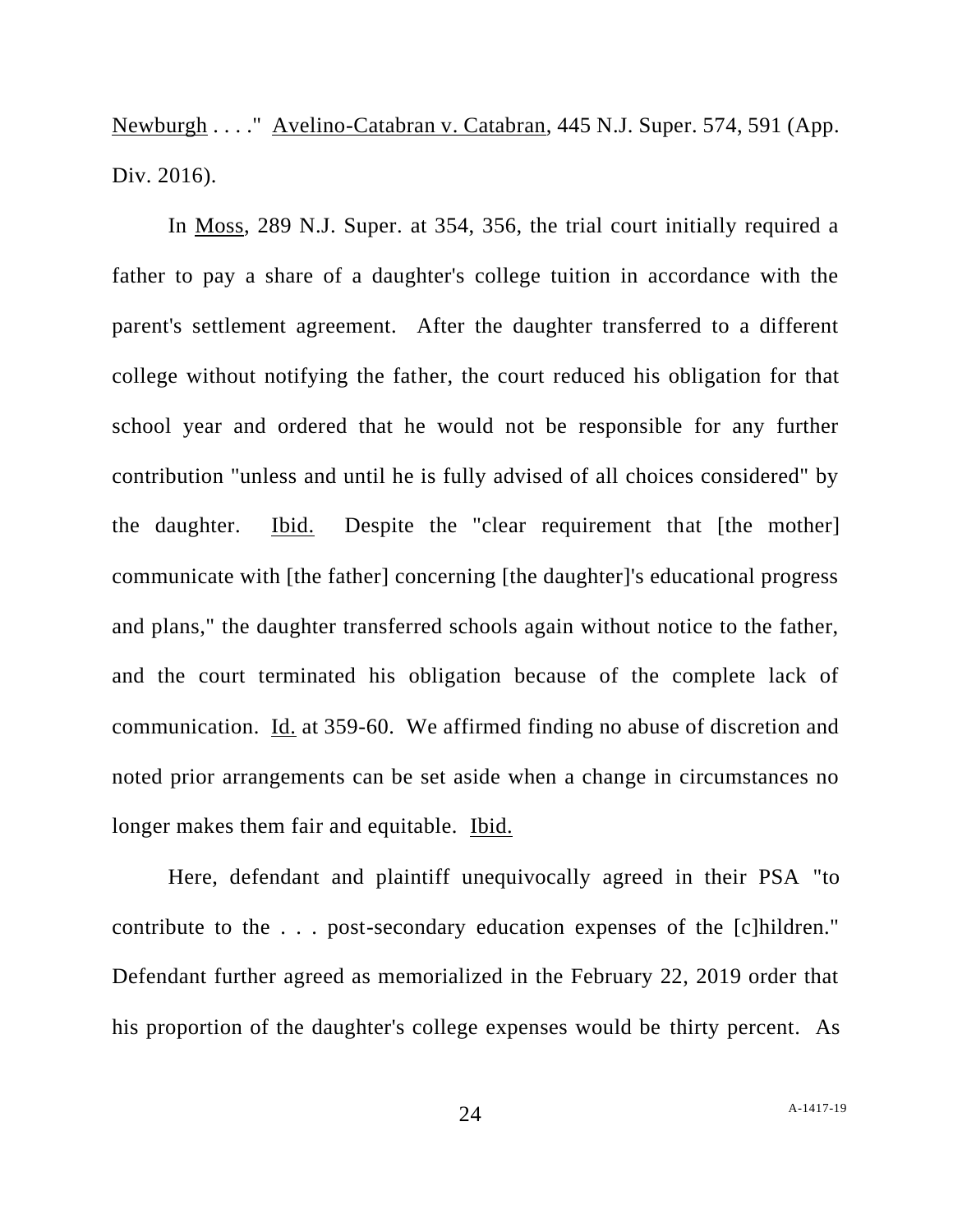such, defendant's obligations are "not measured by legal duties otherwise imposed," Dolce, 383 N.J. Super. at 18, but by his contractual agreement.

Defendant's argument that he does not have a relationship with his daughter and that she perceives him as an "open check book" does not support extinguishing his obligations to contribute to his daughter's college expenses. As noted, defendant "voluntarily relinquished his parenting time rights" in the PSA and nonetheless agreed that contributing to his daughter's education was "fair, reasonable[,] and satisfactory." Defendant never asserted that he developed any relationship with his daughter between that time and the February 22, 2019 consent order. Even when defendant agreed to contribute thirty percent towards his daughter's education, she already completed her first semester without defendant's decision-making input.

Further, defendant has not shown, based on the record before us, that his obligation to reimburse the college expenses of the parties' daughter should be extinguished based on the Newburgh factors, 88 N.J. at 543-45, or the principles expressed in Gac, N.J. at 545-46, and Moss, 289 N.J. Super. at 359-60. Defendant failed to specifically address the Newburgh factors, and, unlike Moss, defendant does not indicate he was expected to be involved in his daughter's college decision-making process. Nor does defendant cite evidence of his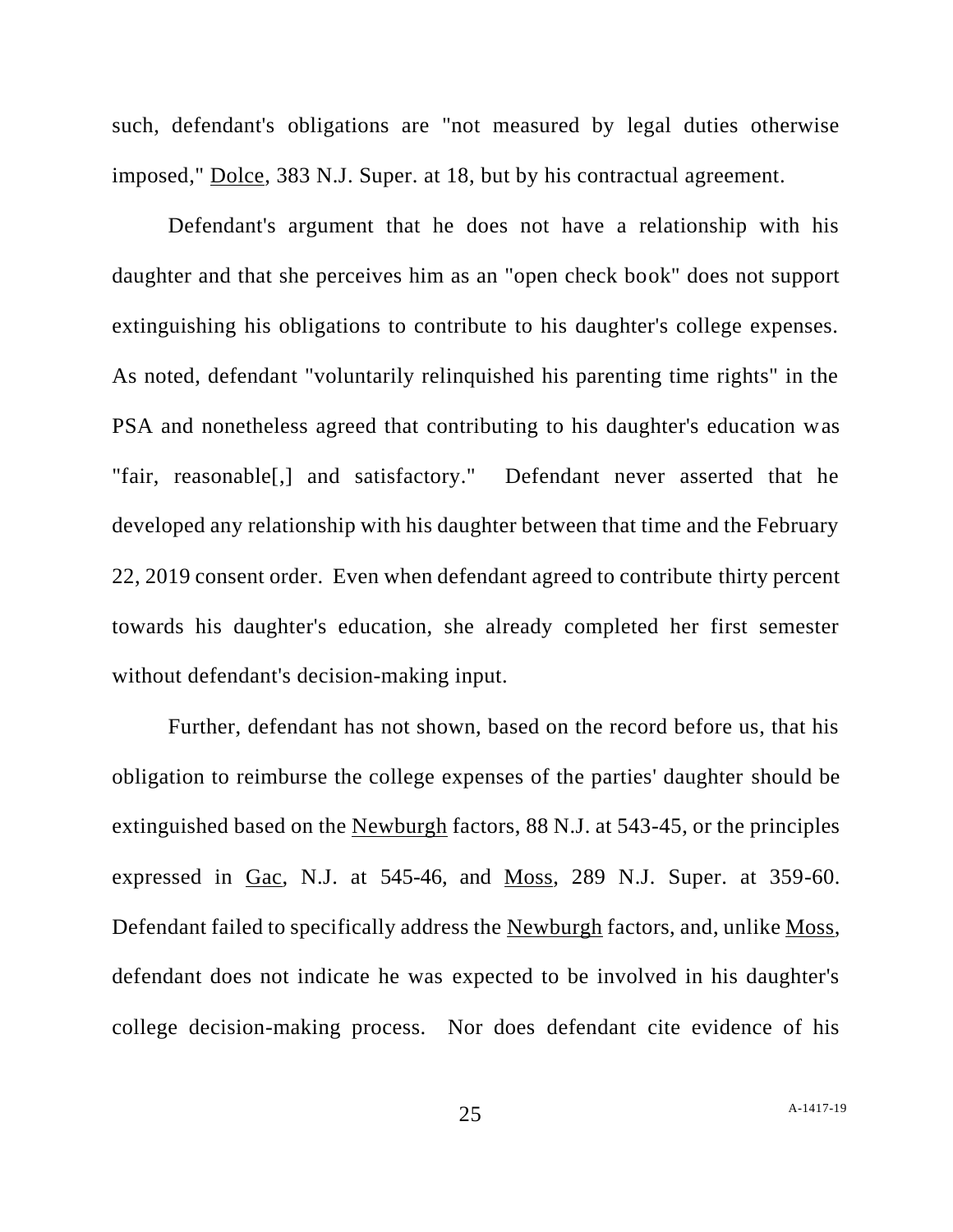attempts to establish a relationship with his daughter or his lack of knowledge about the college expenses until she graduated college, such as in Gac.

However, the court erred in granting plaintiff's motion requiring defendant to reimburse his daughter's fall 2019 college expenses because there was a genuine dispute as to whether a FERPA form was filed with the school as required by the February 22, 2019 order. Plaintiff only certified that a FERPA form was provided for the spring 2019 semester and that "[a]ll [d]efendant had to do . . . was call the school." Defendant's reply certification stated he contacted the school and was unable to access his daughter's information for the fall 2019 semester. Thus, a genuine dispute exists as to whether a FERPA form was actually submitted for the fall 2019 semester.

Without any findings to support the court's conclusion that a FERPA form was provided for the fall 2019 semester as required by the February 22, 2019 order, we "need not afford deference" to the court's conclusion. G.M., 198 N.J. at 396. Based on these circumstances, we are compelled to vacate the November 14, 2019 order to the extent it concluded a FERPA form for the fall 2019 semester was provided and remand on this limited issue for further findings of facts. We offer no opinion as to whether the failure to provide a FERPA form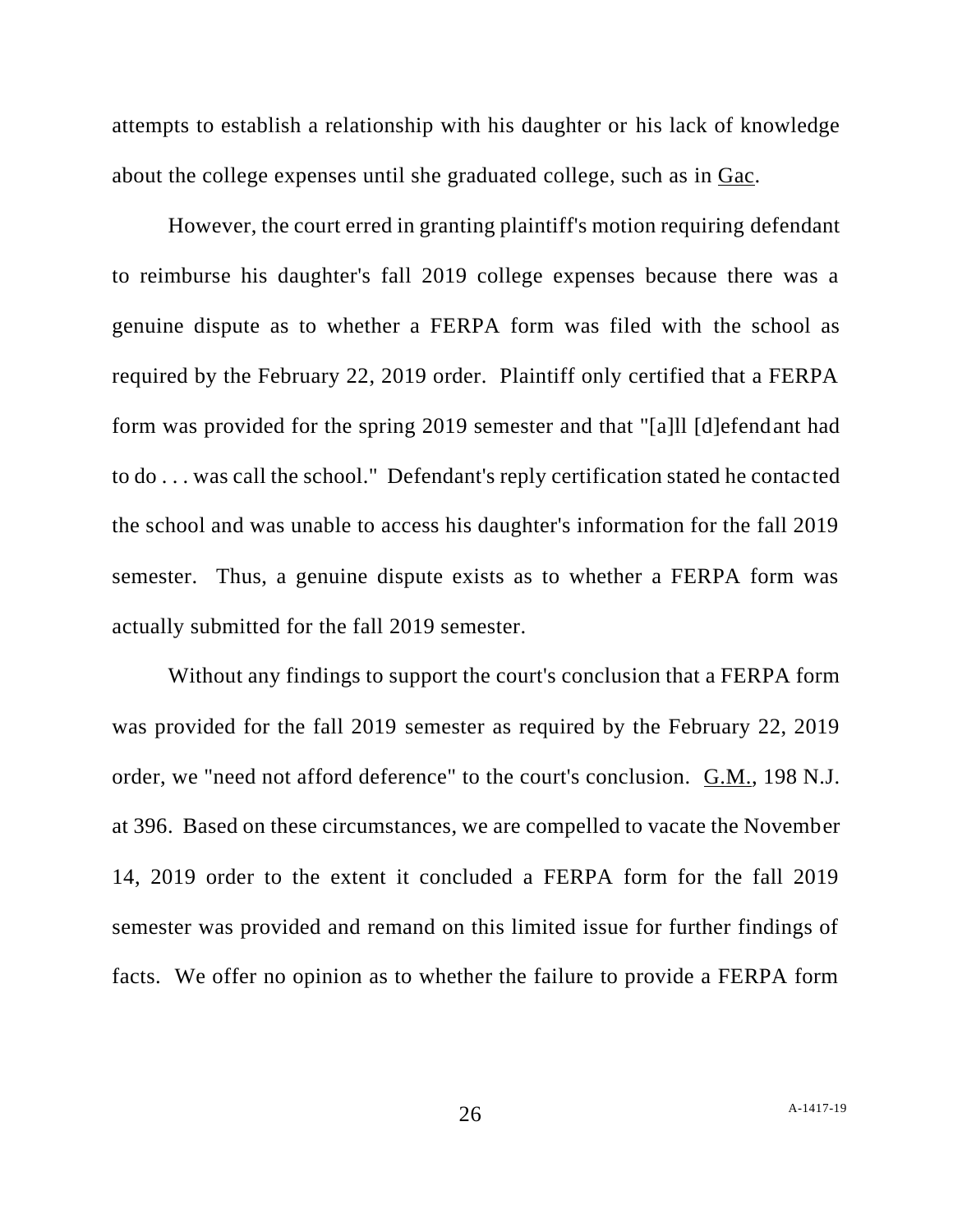for the fall 2019 semester, if true, alters defendant's obligation under equitable principles to contribute to his daughter's education expenses for that semester.

## IV.

In A-3369-19, defendant argues the March 16, 2020 order awarding plaintiff medical and college reimbursement costs was entered contrary to the United States Bankruptcy Code automatic stay provision. See 11 U.S.C. § 362. Under that provision, defendant argues that once he filed his petition, the court was prohibited from ordering him to pay an award from the property of the bankruptcy estate.

Defendant also contends that to the extent plaintiff argues the March 16, 2020 order "modified" an earlier order, the court lacked subject matter jurisdiction to address such a claim under Rule 2:9-1. He also contends the court committed reversible error by denying defendant the opportunity "to apply to the . . . [b]ankruptcy [c]ourt for the appointment of court approved special counsel."

We agree the March 16, 2020 order was entered in violation of the automatic stay provision and vacate it. Our opinion is expressly limited to the March 16, 2020 order under review.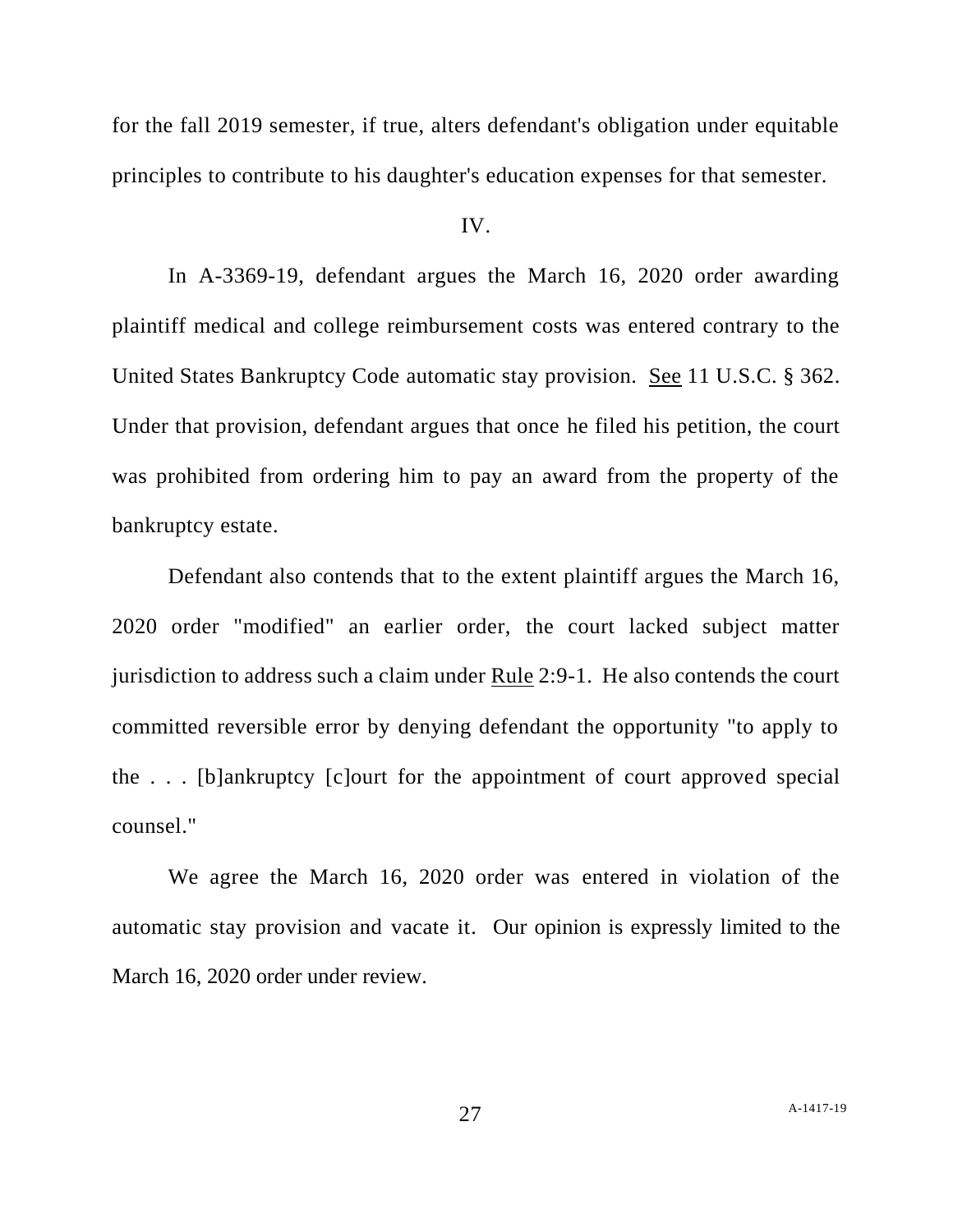New Jersey courts have concurrent jurisdiction with federal bankruptcy courts to address the applicability of the automatic stay. Citizens First Nat. Bank v. Marcus, 253 N.J. Super. 1, 6 (App. Div. 1991) (citing In re Bona, 124 B.R. 11, 15 (Bankr. S.D.N.Y. 1991)); see also Minelli v. Harrah's Resort Atl. City, 463 N.J. Super. 539, 546-47 (App. Div. 2020) ("[A] state trial court must decide its own jurisdiction to hear the case before it, including, specifically, whether that case is stayed by operation of Section 362.").

In addition, "[a]ctions taken in violation of the [automatic] stay are void." In re Myers, 491 F.3d 120, 127 (3rd Cir. 2007). "A state court judgment entered while the automatic stay is in place renders that judgment void ab initio," or a nullity from the beginning. Bascom Corp. v. Chase Manhattan Bank, 363 N.J. Super. 334, 341 (App. Div. 2003); see also Clark v. Pomponio, 397 N.J. Super. 630, 634 (App. Div. 2008). This results because sole jurisdiction regarding collection of a pre-petition claim rests with the bankruptcy court, stripping the state court of all authority on the subject matter. In re Siciliano, 13 F.3d 748, 750 (3d Cir. 1994). The bankruptcy court, however, may "cure acts that are otherwise void under the automatic stay" pursuant to 11 U.S.C. § 362(d). In re Askew, 312 B.R. 274, 281 (Bankr. D. N.J. 2004) (citing In re Siciliano, 13 F.3d at 751). The bankruptcy court retains authority to issue retroactive annulment of the stay. In re Myers, 491 F.3d at 127.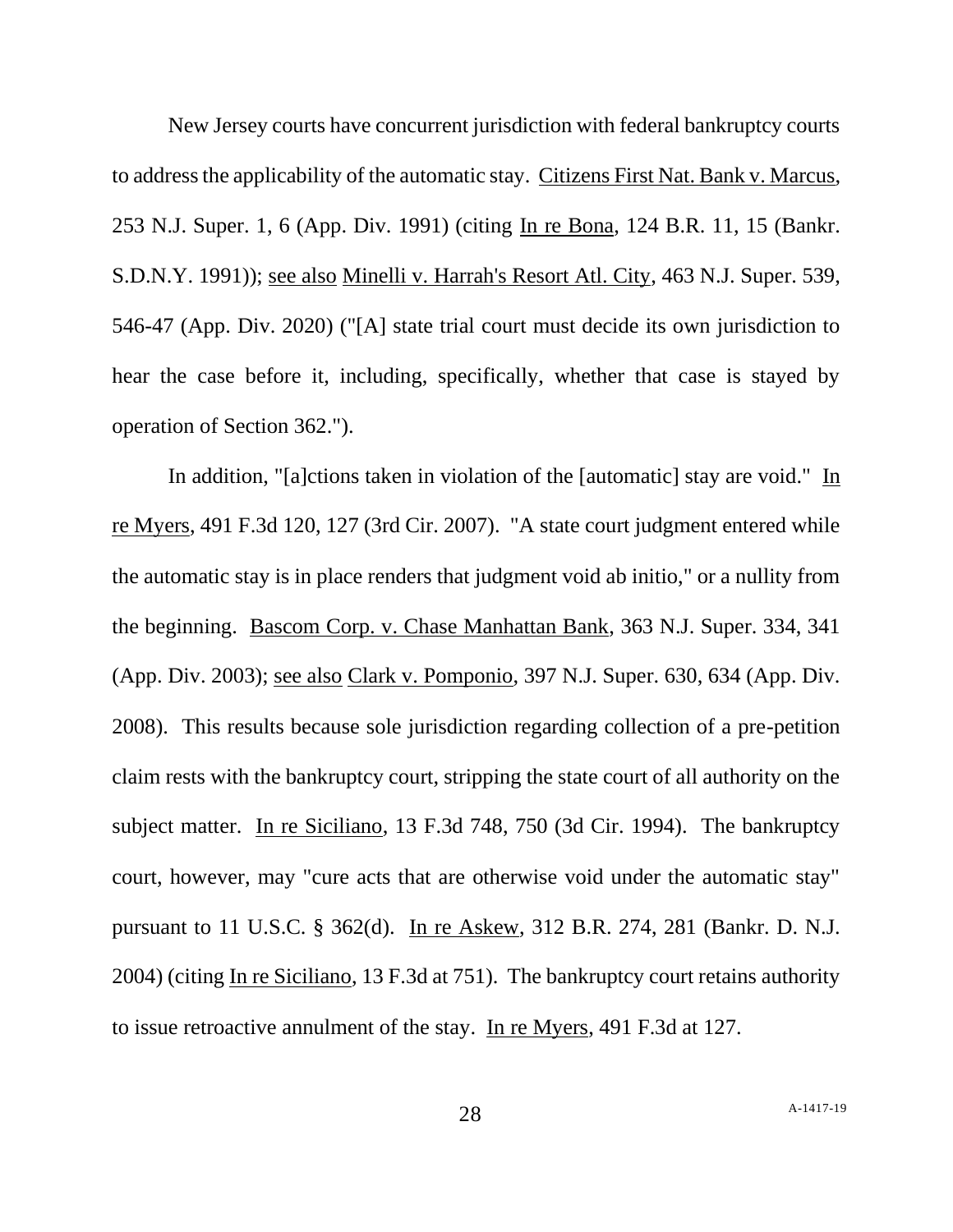Section 362(a) provides:

Except as provided in subsection (b) of this section, a petition filed under . . . [11 U.S.C. § 301, 302, or 303], or an application filed under . . . [15 U.S.C. §  $78eee(a)(3)$ ], operates as a stay, applicable to all entities, of—

(1) the commencement or continuation, including the issuance or employment of process, of a judicial, administrative, or other action or proceeding against the debtor that was or could have been commenced before the commencement of the case under this title, or to recover a claim against the debtor that arose before the commencement of the case under this title; [and]

(2) the enforcement, against the debtor or against property of the estate, of a judgment obtained before the commencement of the case under this title . . . .

"The stay that comes into effect upon filing a bankruptcy petition has been described as 'an instrument of sweeping breadth and tremendous power.'" Clark, 397 N.J. Super. at 637 (quoting Henry J. Sommer et al., Collier Family Law and the Bankruptcy Code ¶ 5.03 (Alan N. Resnick & Henry J. Sommer eds., 2007)). Further, "the stay is automatic, in that it immediately goes into effect once the bankruptcy petition is filed." Id. at 638. The stay "permits the bankruptcy court to maintain control over virtually all aspects of the debtor's financial affairs in a single proceeding, with other parties or courts permitted to interfere only as the bankruptcy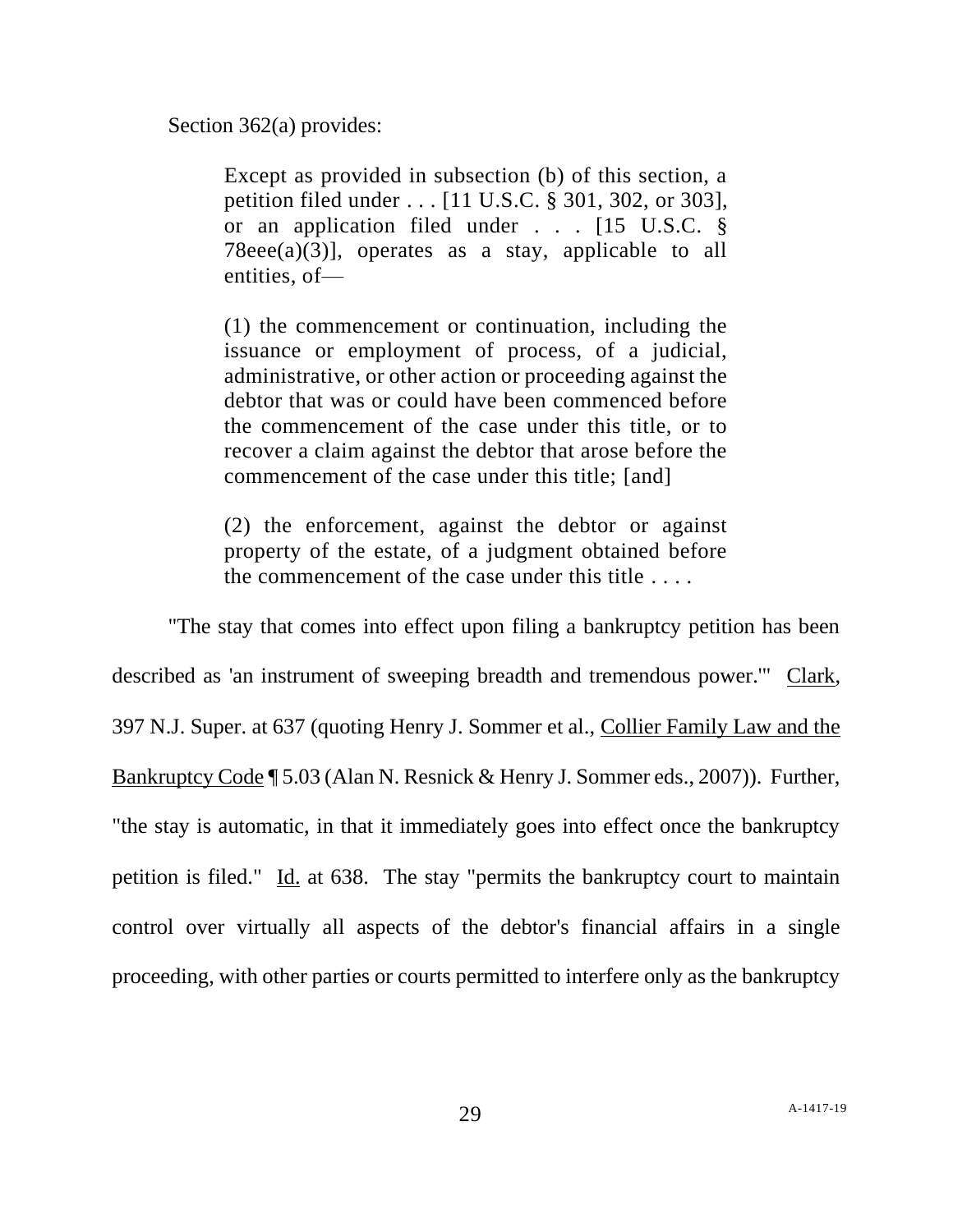court allows." Henry J. Sommer & Margaret Dee McGarity, Collier Family Law and the Bankruptcy Code ¶  5.03 (Matthew Bender ed., 2021).

The automatic stay, however, "does not operate as a stay . . . of the commencement or continuation of a civil action or proceeding . . . for the establishment or modification of an order for domestic support obligations . . . ." 11 U.S.C. § 362(b)(2)(A)(ii) (emphasis added). The automatic stay also does not apply to the "collection of a domestic support obligation from property that is not property of the estate" or "with respect to the withholding of income that is property of the estate or property of the debtor for payment of a domestic support obligation under a judicial or administrative order or a statute." 11 U.S.C. § 362(b)(2)(B), (C).

The bankruptcy code defines a domestic support obligation as "a debt that accrues before, on, or after the date of the order for relief in a case under this title, including interest that accrues on that debt as provided under applicable nonbankruptcy law notwithstanding any other provision of this title . . . ." 11 U.S.C. § 101(14A). Further, the debt must be "owed to or recoverable by . . . a spouse, former spouse, or child of the debtor or such child's parent, legal guardian, or responsible relative" and "in the nature of alimony, maintenance, or support . . . of such spouse, former spouse, or child of the debtor or such child's parent, without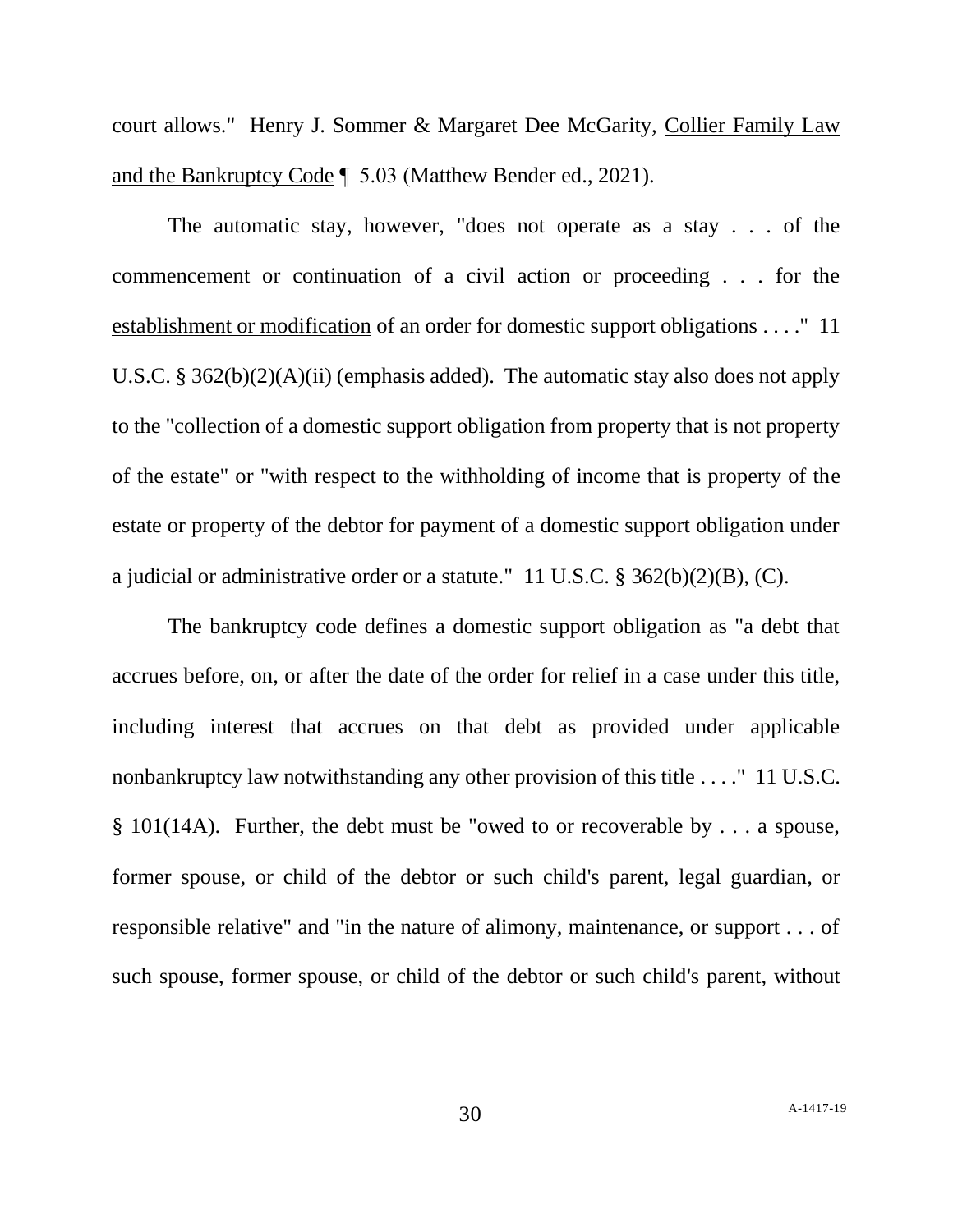regard to whether such debt is expressly so designated . . . ." 11 U.S.C. §  $101(14A)(A)(i)$ , (B).

Federal courts have held that a court order obligating a parent to pay college expenses should be treated as a domestic support obligation under federal law. In re Schmacher, 495 B.R. 735, 744 (Bankr. W.D. Tex. 2013); In re Maiorino, 435 B.R. 806, 808 (Bankr. D. Mass. 2010); Soffel v. Shar, 299 B.R. 107, 112-14 (Bankr. W.D. Pa. 2003). Likewise, federal courts have indicated that medical expenses are a domestic support obligation. See In re Hutchens, 480 B.R. 374, 388 (Bankr. M.D. Fla. 2012).

In In re Miller, 501 B.R. 266, 279 (Bankr. E.D. Pa. 2013), the court reviewed whether "a particular ongoing state court proceeding involving the collection of money or property from the debtor is excepted from the automatic stay" under section  $362(b)(2)(A)$  and (B). First, the court must determine whether the debt [is] a domestic support obligation. Ibid. Second, if the debt is a domestic support obligation, the question is whether "the moving party is seeking an order in state court that merely establishes or modifies the [domestic support obligation.]" Ibid. Third, if "the moving party is seeking more than a state court order establishing or modifying the [domestic support obligation]—i.e., an order enforcing the payment of a [domestic support obligation]—is the party seeking payment from sources other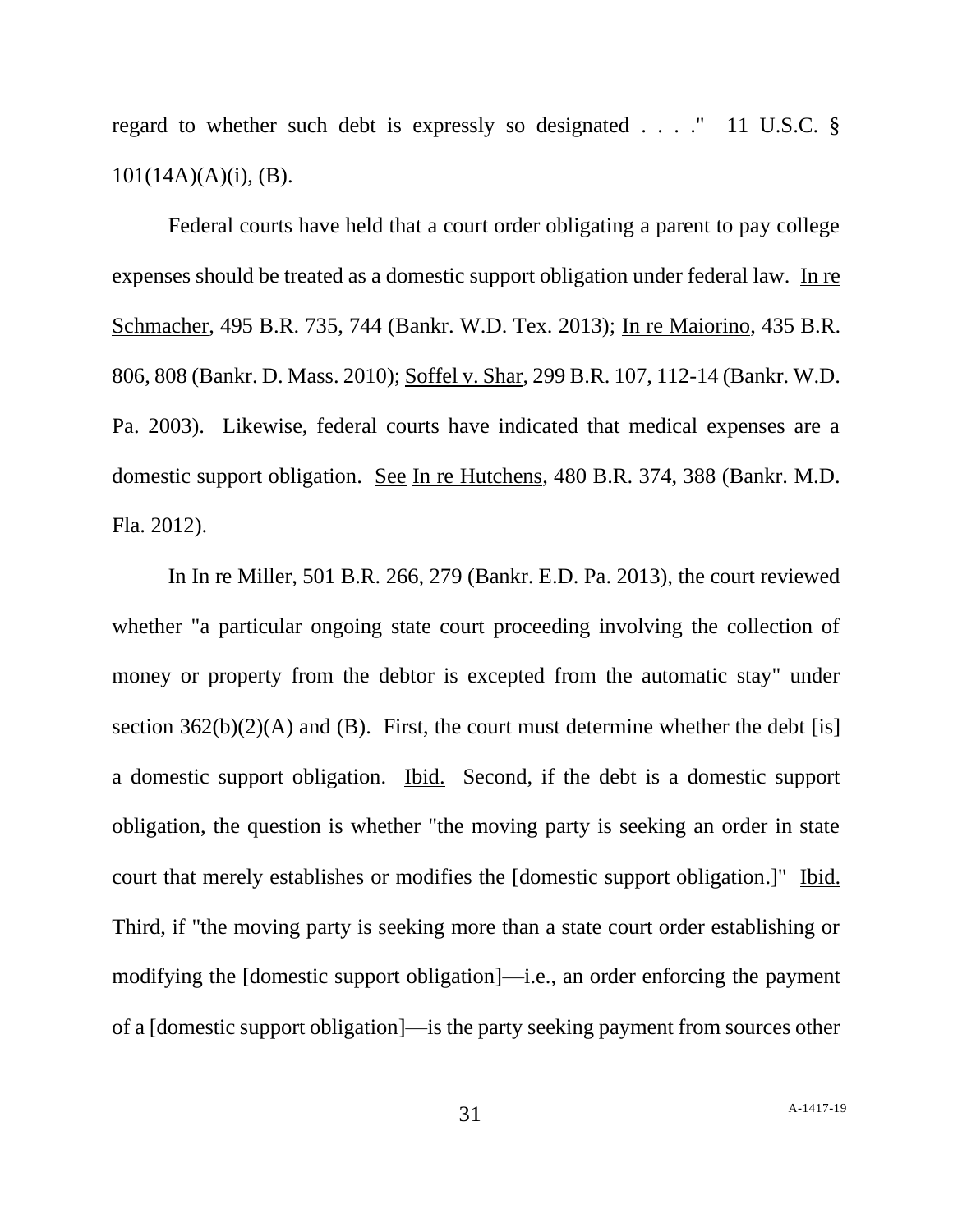than property of the bankruptcy estate?" Ibid. If "the answer to the first question is 'yes' and the second question is 'no,' the answer to the third question must be 'yes.'" Ibid. In that event, the moving party would be allowed to proceed in state court under 11 U.S.C. § 362(b)(2)(C) "[o]therwise, the exception to the automatic stay is inapplicable." Ibid.

Exceptions under subparagraph (C), however, apply to wage garnishment orders. In re DeSouza, 493 B.R. 669, 673 (BAP 1st Cir. 2013). Indeed, "the collection of a domestic support obligation from property of a debtor's estate only may be accomplished through a wage garnishment order; otherwise, it violates the automatic stay." In re Dougherty-Kelsay, 601 B.R. 426, 443 (Bankr. E. Ky. 2019).

11 U.S.C. § 541(a) defines property of the bankruptcy estate as "all legal or equitable interests of the debtor in property as of the commencement of the case." The bankruptcy courts have "emphasized that section 541(a) was intended to sweep broadly to include all kinds of property, including tangible or intangible property, [and] causes of action[.]" In re Majestic Star Casino, 716 F.3d 736, 750 (3d Cir. 2013) (alteration in original) (citation omitted). Further, in a Chapter 13 bankruptcy, property of the estate includes "all property of the kind specified in [section 541] that the debtor acquires after the commencement of the case but before the case is closed . . . and . . . earnings from services performed by the debtor after the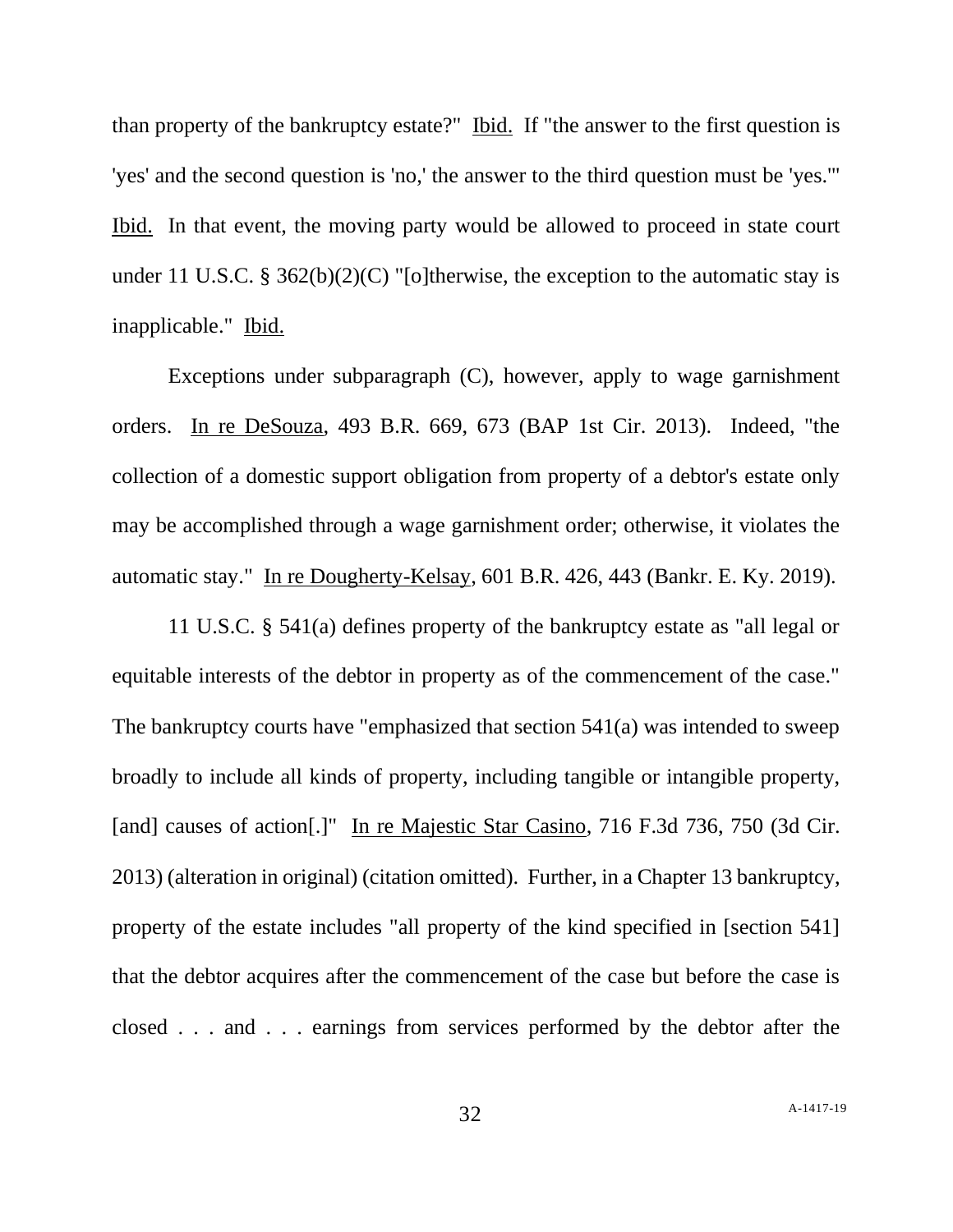commencement of the case but before the case is closed . . . ." 11 U.S.C. §  $1306(a)(1)-(2)$ .

Here, the parties do not dispute that the award in the March 16, 2020 order is a domestic support obligation. Indeed, both parties' arguments are premised on that classification. Further, applicable case law and the plain language of 11 U.S.C. §  $101(14A)(A)(i)$ , (B), supports the finding that the children's medical and college expenses are a domestic support obligation. Plaintiff was owed a debt, enforceable by her, for support in the form of college and medical expenses for the parties' children. Therefore, the issue is whether plaintiff's motion sought an order which modified or established a domestic support obligation and if not, whether plaintiff sought "payment from sources other than property of the bankruptcy estate[.]" In re Miller, 501 B.R. at 279.

Plaintiff's January 14, 2020 motion clearly seeks enforcement of the November 14, 2019 order which established a domestic support obligation. The motion specifically stated that defendant violated the November 14, 2019 order by failing to reimburse plaintiff the medical and college expenses. Further, the motion requested an order compelling defendant to "reimburse" plaintiff for college and medical expenses that defendant already agreed to contribute to as memorialized in the February 22, 2019 order, including for the spring 2020 college semester.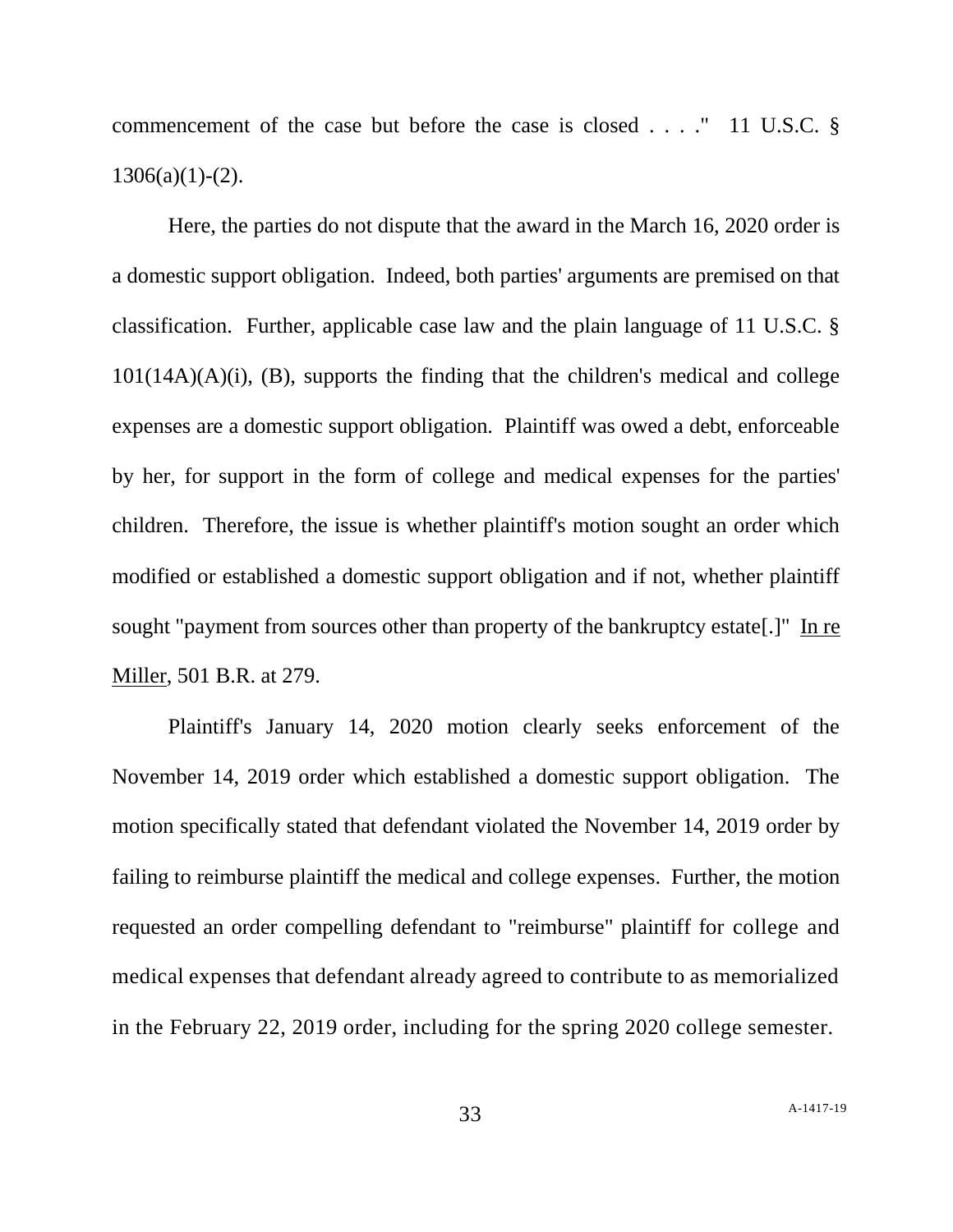Plaintiff did not request a modification of a previous domestic support obligation or the establishment of a new obligation, she moved to collect payment. Indeed, in plaintiff's merits brief, and as informed during oral arguments before us, she specifically stated that her motion "sought reimbursement by [d]efendant of his share of the children's unreimbursed medical expenses" and "their daughter's college costs" in addition to "enforcement mechanisms to ensure [d]efendant's compliance." Although we acknowledge that the November 14, 2019 order did not quantify the spring 2020 costs and additional medical expenses, plaintiff did not seek an order to merely establish these obligations. In re Miller, 501 B.R. at 279. As noted, plaintiff moved to collect payment and sought "coercive measures to secure" compliance from defendant in her January 14, 2020 motion.

Further, plaintiff did not contend she sought payment from property that was not part of the bankruptcy estate, nor did the court indicate whether the payments were to come from a source other than the bankruptcy estate. The court simply ordered defendant to pay plaintiff within thirty days from entry of the March 16, 2020 order. Finally, plaintiff did not seek, nor did the court enter an order imposing a wage garnishment to recover these funds. On such a record, we conclude the March 16, 2020 order was entered in violation of the automatic stay and is, therefore, void.